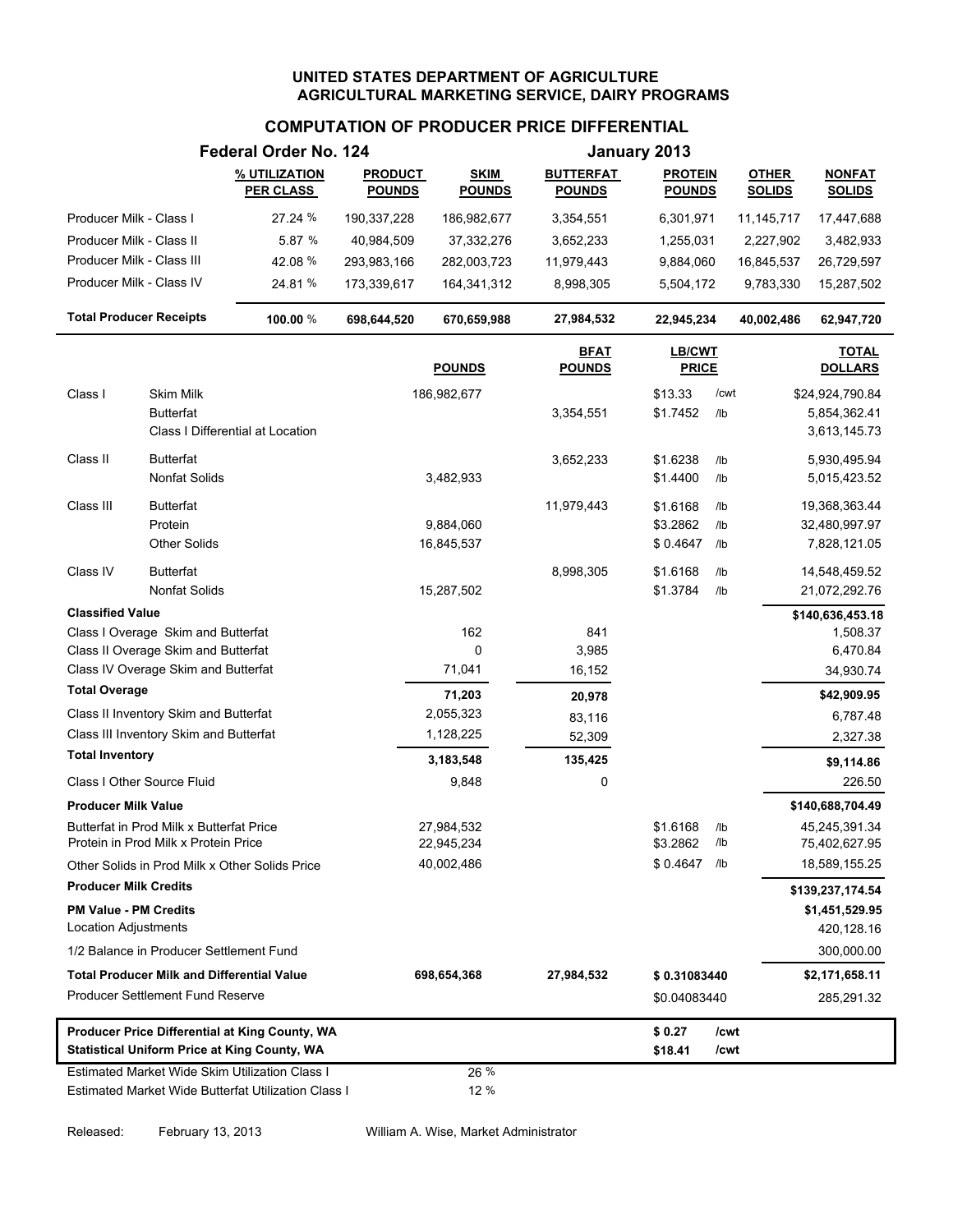# **COMPUTATION OF PRODUCER PRICE DIFFERENTIAL**

|                                |                                                   | Federal Order No. 124                               |                                 |                              |                                   | February 2013                   |        |                               |                                |
|--------------------------------|---------------------------------------------------|-----------------------------------------------------|---------------------------------|------------------------------|-----------------------------------|---------------------------------|--------|-------------------------------|--------------------------------|
|                                |                                                   | % UTILIZATION<br><b>PER CLASS</b>                   | <b>PRODUCT</b><br><b>POUNDS</b> | <b>SKIM</b><br><b>POUNDS</b> | <b>BUTTERFAT</b><br><b>POUNDS</b> | <b>PROTEIN</b><br><b>POUNDS</b> |        | <b>OTHER</b><br><b>SOLIDS</b> | <b>NONFAT</b><br><b>SOLIDS</b> |
| Producer Milk - Class I        |                                                   | 25.96 %                                             | 167,457,929                     | 164,531,966                  | 2,925,963                         | 5,442,000                       |        | 9,823,871                     | 15,265,871                     |
| Producer Milk - Class II       |                                                   | 5.84 %                                              | 37,656,509                      | 34,271,224                   | 3,385,285                         | 1,135,411                       |        | 2,046,006                     | 3,181,417                      |
| Producer Milk - Class III      |                                                   | 44.26 %                                             | 285,525,290                     | 274, 152, 333                | 11,372,957                        | 9,445,518                       |        | 16,427,218                    | 25,872,736                     |
| Producer Milk - Class IV       |                                                   | 23.94 %                                             | 154,514,474                     | 146,879,811                  | 7,634,663                         | 4,842,822                       |        | 8,760,155                     | 13,602,977                     |
| <b>Total Producer Receipts</b> |                                                   | 100.00 %                                            | 645,154,202                     | 619,835,334                  | 25,318,868                        | 20,865,751                      |        | 37,057,250                    | 57,923,001                     |
|                                |                                                   |                                                     |                                 | <b>POUNDS</b>                | <b>BFAT</b><br><b>POUNDS</b>      | LB/CWT<br><b>PRICE</b>          |        |                               | <b>TOTAL</b><br><b>DOLLARS</b> |
| Class I                        | <b>Skim Milk</b>                                  |                                                     |                                 | 164,531,966                  |                                   | \$12.91                         | /cwt   |                               | \$21,241,076.80                |
|                                | <b>Butterfat</b>                                  |                                                     |                                 |                              | 2,925,963                         | \$1.6427                        | $/$ lb |                               | 4,806,479.44                   |
|                                |                                                   | Class I Differential at Location                    |                                 |                              |                                   |                                 |        |                               | 3,179,015.18                   |
| Class II                       | <b>Butterfat</b>                                  |                                                     |                                 |                              | 3,385,285                         | \$1.6689                        | $/$ lb |                               | 5,649,702.15                   |
|                                | <b>Nonfat Solids</b>                              |                                                     |                                 | 3,181,417                    |                                   | \$1.4567                        | /lb    |                               | 4,634,370.15                   |
| Class III                      | <b>Butterfat</b>                                  |                                                     |                                 |                              | 11,372,957                        | \$1.6619                        | /lb    |                               | 18,900,717.26                  |
|                                | Protein                                           |                                                     |                                 | 9,445,518                    |                                   | \$2.9609                        | /lb    |                               | 27,967,234.23                  |
|                                | <b>Other Solids</b>                               |                                                     |                                 | 16,427,218                   |                                   | \$0.4534                        | /lb    |                               | 7,448,100.65                   |
| Class IV                       | <b>Butterfat</b>                                  |                                                     |                                 |                              | 7,634,663                         | \$1.6619                        | $/$ lb |                               | 12,688,046.44                  |
|                                | <b>Nonfat Solids</b>                              |                                                     |                                 | 13,602,977                   |                                   | \$1.3742                        | /lb    |                               | 18,693,210.97                  |
| <b>Classified Value</b>        |                                                   |                                                     |                                 |                              |                                   |                                 |        |                               | \$125,207,953.27               |
|                                | Class I Overage Skim and Butterfat                |                                                     |                                 | 0                            | 1,328                             |                                 |        |                               | 2,206.74                       |
|                                | Class II Overage Skim and Butterfat               |                                                     |                                 | 0                            | 7,358                             |                                 |        |                               | 12,279.77                      |
|                                | Class IV Overage Skim and Butterfat               |                                                     |                                 | 0                            | 20,867                            |                                 |        |                               | 34,678.87                      |
| <b>Total Overage</b>           |                                                   |                                                     |                                 | 0                            | 29,553                            |                                 |        |                               | \$49,165.38                    |
|                                | Class II Inventory Skim and Butterfat             |                                                     |                                 | 1,798,178                    | 95,411                            |                                 |        |                               | 17,558.16                      |
|                                | Class III Inventory Skim and Butterfat            |                                                     |                                 | 646,434                      | 19,608                            |                                 |        |                               | (2,735.72)                     |
| <b>Total Inventory</b>         |                                                   |                                                     |                                 | 2,444,612                    | 115,019                           |                                 |        |                               | \$14,822.44                    |
|                                | Class I Other Source Fluid                        |                                                     |                                 | 3,891                        | 0                                 |                                 |        |                               | 115.17                         |
| <b>Producer Milk Value</b>     |                                                   |                                                     |                                 |                              |                                   |                                 |        |                               | \$125,272,056.26               |
|                                | Butterfat in Prod Milk x Butterfat Price          |                                                     |                                 | 25,318,868                   |                                   | \$1.6619                        | /lb    |                               | 42,077,426.73                  |
|                                | Protein in Prod Milk x Protein Price              |                                                     |                                 | 20,865,751                   |                                   | \$2.9609                        | /lb    |                               | 61,781,402.12                  |
|                                |                                                   | Other Solids in Prod Milk x Other Solids Price      |                                 | 37,057,250                   |                                   | \$0.4534                        | /lb    |                               | 16,801,757.14                  |
| <b>Producer Milk Credits</b>   |                                                   |                                                     |                                 |                              |                                   |                                 |        |                               | \$120,660,585.99               |
| <b>PM Value - PM Credits</b>   |                                                   |                                                     |                                 |                              |                                   |                                 |        |                               | \$4,611,470.27                 |
| Location Adjustments           |                                                   |                                                     |                                 |                              |                                   |                                 |        |                               | 399,912.95                     |
|                                | 1/2 Balance in Producer Settlement Fund           |                                                     |                                 |                              |                                   |                                 |        |                               | 253,421.30                     |
|                                | <b>Total Producer Milk and Differential Value</b> |                                                     |                                 | 645,158,093                  | 25,318,868                        | \$0.81604874                    |        |                               | \$5,264,804.52                 |
|                                | <b>Producer Settlement Fund Reserve</b>           |                                                     |                                 |                              |                                   | \$0.04604874                    |        |                               | 297,087.17                     |
|                                |                                                   | Producer Price Differential at King County, WA      |                                 |                              |                                   | \$0.77                          | /cwt   |                               |                                |
|                                |                                                   | <b>Statistical Uniform Price at King County, WA</b> |                                 |                              |                                   | \$18.02                         | /cwt   |                               |                                |
|                                |                                                   | Estimated Market Wide Skim Utilization Class I      |                                 | 28 %                         |                                   |                                 |        |                               |                                |
|                                |                                                   | Estimated Market Wide Butterfat Utilization Class I |                                 | 12 %                         |                                   |                                 |        |                               |                                |

Released: March 12, 2013 William A. Wise, Market Administrator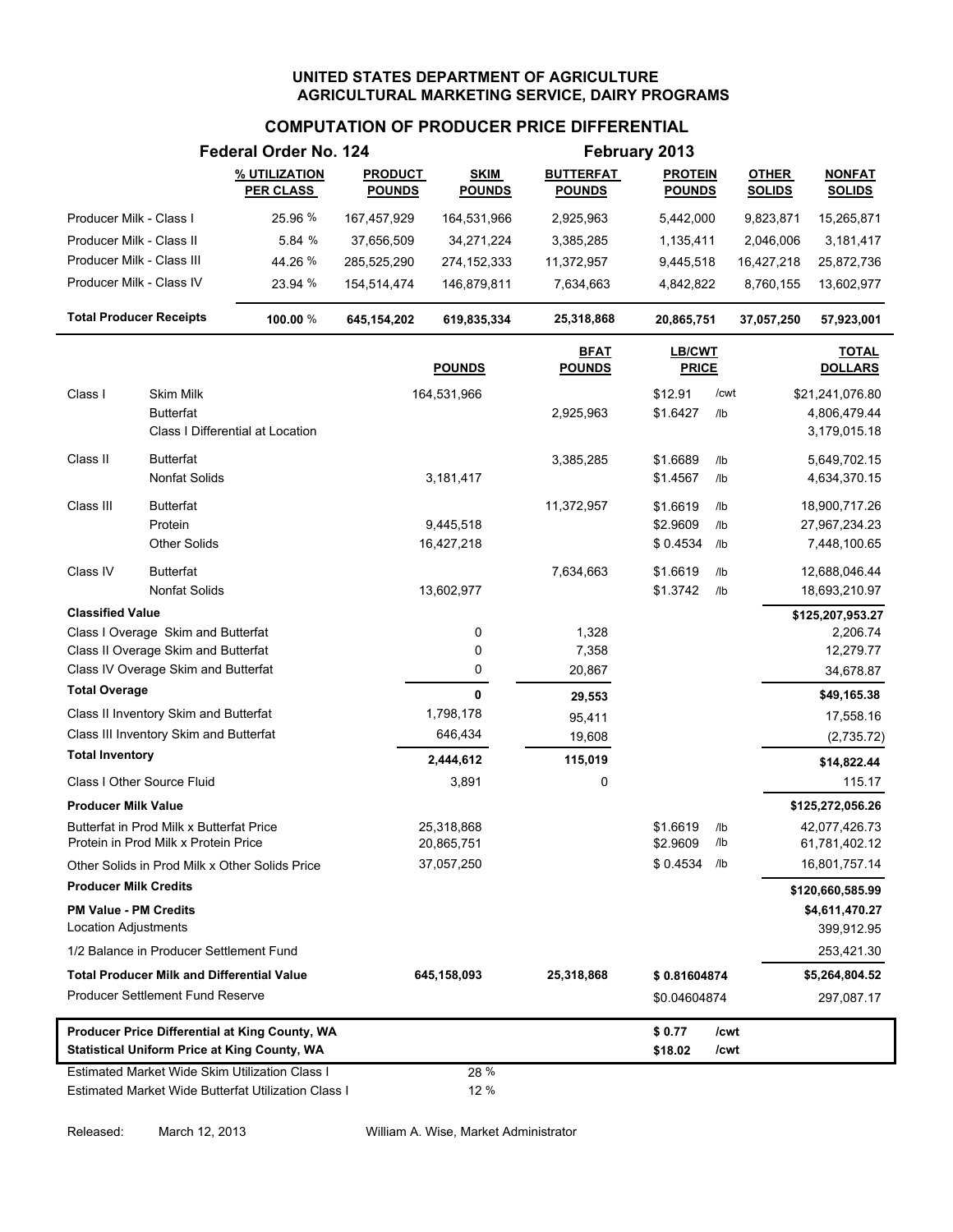# **COMPUTATION OF PRODUCER PRICE DIFFERENTIAL**

|                                |                                                                                  | Federal Order No. 124                               |                                 |                              |                                   | <b>March 2013</b>               |            |                               |                                |
|--------------------------------|----------------------------------------------------------------------------------|-----------------------------------------------------|---------------------------------|------------------------------|-----------------------------------|---------------------------------|------------|-------------------------------|--------------------------------|
|                                |                                                                                  | % UTILIZATION<br><b>PER CLASS</b>                   | <b>PRODUCT</b><br><b>POUNDS</b> | <b>SKIM</b><br><b>POUNDS</b> | <b>BUTTERFAT</b><br><b>POUNDS</b> | <b>PROTEIN</b><br><b>POUNDS</b> |            | <b>OTHER</b><br><b>SOLIDS</b> | <b>NONFAT</b><br><b>SOLIDS</b> |
| Producer Milk - Class I        |                                                                                  | 24.39 %                                             | 177,333,756                     | 174,181,072                  | 3,152,684                         | 5,759,747                       |            | 10,399,168                    | 16,158,915                     |
| Producer Milk - Class II       |                                                                                  | 6.28 %                                              | 45,638,441                      | 41,797,851                   | 3,840,590                         | 1,372,858                       |            | 2,493,365                     | 3,866,223                      |
| Producer Milk - Class III      |                                                                                  | 43.80 %                                             | 318,456,567                     | 305,869,845                  | 12,586,722                        | 10,480,005                      |            | 18,325,428                    | 28,805,433                     |
| Producer Milk - Class IV       |                                                                                  | 25.53 %                                             | 185,588,115                     | 176,680,210                  | 8,907,905                         | 5,822,592                       |            | 10,532,848                    | 16,355,440                     |
| <b>Total Producer Receipts</b> |                                                                                  | 100.00 %                                            | 727,016,879                     | 698,528,978                  | 28,487,901                        | 23,435,202                      |            | 41,750,809                    | 65,186,011                     |
|                                |                                                                                  |                                                     |                                 | <b>POUNDS</b>                | <b>BFAT</b><br><b>POUNDS</b>      | <b>LB/CWT</b><br><b>PRICE</b>   |            |                               | <b>TOTAL</b><br><b>DOLLARS</b> |
| Class I                        | Skim Milk                                                                        |                                                     |                                 | 174,181,072                  |                                   | \$12.44                         | /cwt       |                               | \$21,668,125.37                |
|                                | <b>Butterfat</b>                                                                 |                                                     |                                 |                              | 3,152,684                         | \$1.6564                        | $/$ lb     |                               | 5,222,105.76                   |
|                                |                                                                                  | Class I Differential at Location                    |                                 |                              |                                   |                                 |            |                               | 3,366,883.61                   |
| Class II                       | <b>Butterfat</b>                                                                 |                                                     |                                 |                              | 3,840,590                         | \$1.7546                        | /lb        |                               | 6,738,699.20                   |
|                                | <b>Nonfat Solids</b>                                                             |                                                     |                                 | 3,866,223                    |                                   | \$1.4600                        | /lb        |                               | 5,644,685.58                   |
| Class III                      | <b>Butterfat</b>                                                                 |                                                     |                                 |                              | 12,586,722                        | \$1.7476                        | /lb        |                               | 21,996,555.36                  |
|                                | Protein                                                                          |                                                     |                                 | 10,480,005                   |                                   | \$2.8204                        | /lb        |                               | 29,557,806.13                  |
|                                | <b>Other Solids</b>                                                              |                                                     |                                 | 18,325,428                   |                                   | \$0.4179                        | /lb        |                               | 7,658,196.36                   |
| Class IV                       | <b>Butterfat</b>                                                                 |                                                     |                                 |                              | 8,907,905                         | \$1.7476                        | /lb        |                               | 15,567,454.76                  |
|                                | <b>Nonfat Solids</b>                                                             |                                                     |                                 | 16,355,440                   |                                   | \$1.3395                        | /lb        |                               | 21,908,111.87                  |
| <b>Classified Value</b>        |                                                                                  |                                                     |                                 |                              |                                   |                                 |            |                               | \$139,328,624.00               |
|                                | Class I Overage Skim and Butterfat                                               |                                                     |                                 | 0                            | 592                               |                                 |            |                               | 991.84                         |
|                                | Class IV Overage Skim and Butterfat                                              |                                                     |                                 | 71,900                       | 614                               |                                 |            |                               | 9,744.17                       |
| <b>Total Overage</b>           |                                                                                  |                                                     |                                 | 71,900                       | 1,206                             |                                 |            |                               | \$10,736.01                    |
|                                | Class II Inventory Skim and Butterfat                                            |                                                     |                                 | 1,730,649                    | 97,543                            |                                 |            |                               | 22,368.24                      |
| <b>Total Inventory</b>         | Class III Inventory Skim and Butterfat                                           |                                                     |                                 | 1,880,138                    | 53,762                            |                                 |            |                               | (17, 202.19)                   |
|                                |                                                                                  |                                                     |                                 | 3,610,787                    | 151,305                           |                                 |            |                               | \$5,166.05                     |
|                                | Class I Other Source Fluid                                                       |                                                     |                                 | 7,632                        | 0                                 |                                 |            |                               | 238.88                         |
| <b>Producer Milk Value</b>     |                                                                                  |                                                     |                                 |                              |                                   |                                 |            |                               | \$139,344,764.94               |
|                                | Butterfat in Prod Milk x Butterfat Price<br>Protein in Prod Milk x Protein Price |                                                     |                                 | 28,487,901<br>23,435,202     |                                   | \$1.7476<br>\$2.8204            | /lb<br>/lb |                               | 49,785,455.80<br>66,096,643.73 |
|                                |                                                                                  | Other Solids in Prod Milk x Other Solids Price      |                                 | 41,750,809                   |                                   | \$0.4179 /lb                    |            |                               | 17,447,663.08                  |
| <b>Producer Milk Credits</b>   |                                                                                  |                                                     |                                 |                              |                                   |                                 |            |                               | \$133,329,762.61               |
| <b>PM Value - PM Credits</b>   |                                                                                  |                                                     |                                 |                              |                                   |                                 |            |                               | \$6,015,002.33                 |
| Location Adjustments           |                                                                                  |                                                     |                                 |                              |                                   |                                 |            |                               | 465,538.44                     |
|                                | 1/2 Balance in Producer Settlement Fund                                          |                                                     |                                 |                              |                                   |                                 |            |                               | 290,220.59                     |
|                                | <b>Total Producer Milk and Differential Value</b>                                |                                                     |                                 | 727,024,511                  | 28,487,901                        | \$0.93129754                    |            |                               | \$6,770,761.36                 |
|                                | Producer Settlement Fund Reserve                                                 |                                                     |                                 |                              |                                   | \$0.04129754                    |            |                               | 300,243.24                     |
|                                |                                                                                  | Producer Price Differential at King County, WA      |                                 |                              |                                   | \$0.89                          | /cwt       |                               |                                |
|                                |                                                                                  | <b>Statistical Uniform Price at King County, WA</b> |                                 |                              |                                   | \$17.82                         | /cwt       |                               |                                |
|                                |                                                                                  | Estimated Market Wide Skim Utilization Class I      |                                 | 27 %                         |                                   |                                 |            |                               |                                |
|                                |                                                                                  | Estimated Market Wide Butterfat Utilization Class I |                                 | 12 %                         |                                   |                                 |            |                               |                                |

Released: April 12, 2013 William A. Wise, Market Administrator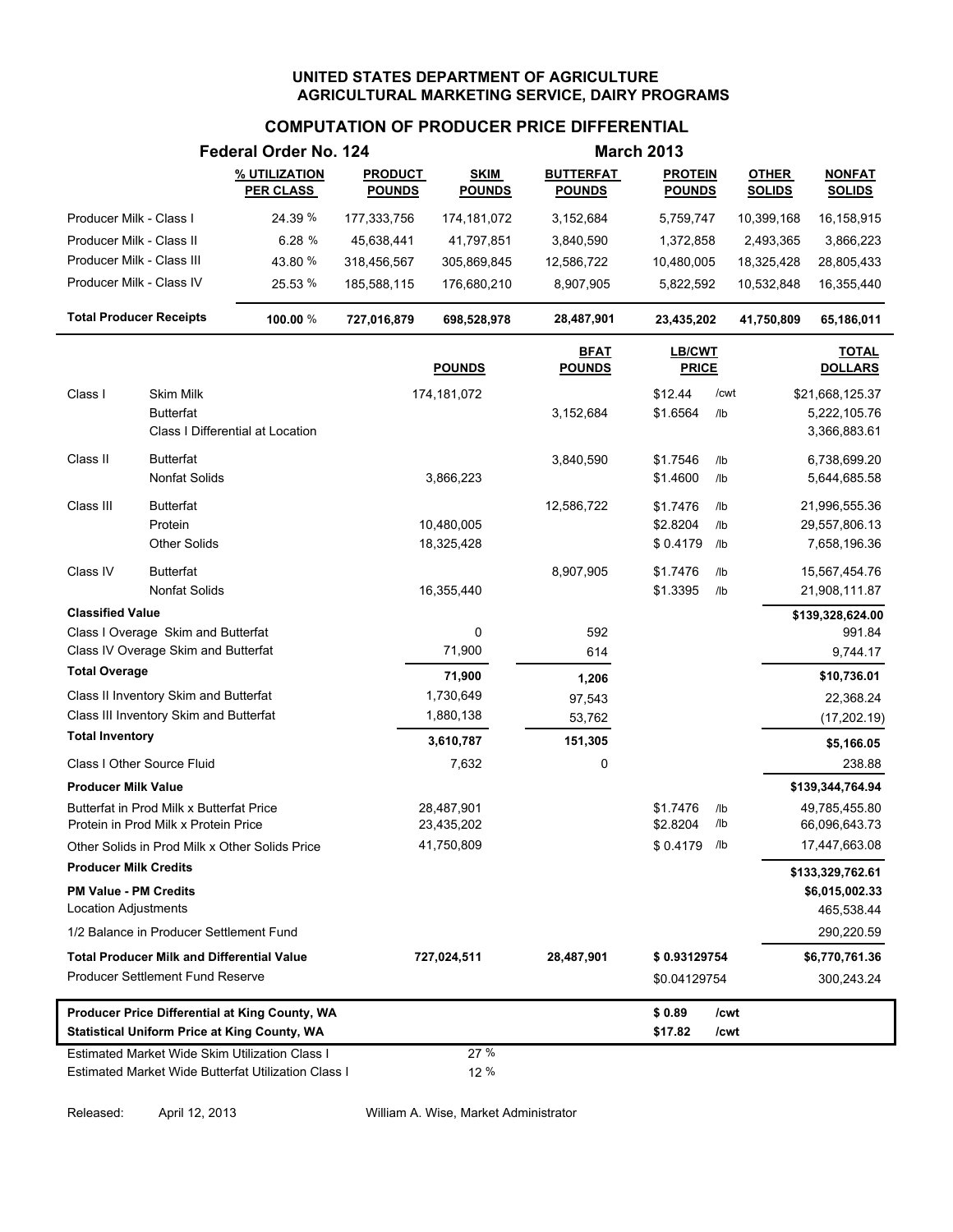### **COMPUTATION OF PRODUCER PRICE DIFFERENTIAL**

|                                |                                                                                  | Federal Order No. 124                                                                                 |                                 |                              |                                   |                                 |                 | <b>April 2013</b>             |                                |  |  |
|--------------------------------|----------------------------------------------------------------------------------|-------------------------------------------------------------------------------------------------------|---------------------------------|------------------------------|-----------------------------------|---------------------------------|-----------------|-------------------------------|--------------------------------|--|--|
|                                |                                                                                  | % UTILIZATION<br><b>PER CLASS</b>                                                                     | <b>PRODUCT</b><br><b>POUNDS</b> | <b>SKIM</b><br><b>POUNDS</b> | <b>BUTTERFAT</b><br><b>POUNDS</b> | <b>PROTEIN</b><br><b>POUNDS</b> |                 | <b>OTHER</b><br><b>SOLIDS</b> | <b>NONFAT</b><br><b>SOLIDS</b> |  |  |
| Producer Milk - Class I        |                                                                                  | 24.17 %                                                                                               | 173,808,251                     | 170,747,321                  | 3,060,930                         | 5,614,517                       |                 | 10,198,048                    | 15,812,565                     |  |  |
| Producer Milk - Class II       |                                                                                  | 5.90 %                                                                                                | 42,455,072                      | 38,831,362                   | 3,623,710                         | 1,272,899                       |                 | 2,320,471                     | 3,593,370                      |  |  |
| Producer Milk - Class III      |                                                                                  | 44.10 %                                                                                               | 317,166,845                     | 304,808,690                  | 12,358,155                        | 10,332,316                      |                 | 18,233,345                    | 28,565,661                     |  |  |
| Producer Milk - Class IV       |                                                                                  | 25.83 %                                                                                               | 185,753,236                     | 177,078,941                  | 8,674,295                         | 5,788,867                       |                 | 10,557,042                    | 16,345,909                     |  |  |
| <b>Total Producer Receipts</b> |                                                                                  | 100.00 %                                                                                              | 719,183,404                     | 691,466,314                  | 27,717,090                        | 23,008,599                      |                 | 41,308,906                    | 64,317,505                     |  |  |
|                                |                                                                                  |                                                                                                       |                                 | <b>POUNDS</b>                | <b>BFAT</b><br><b>POUNDS</b>      | <b>LB/CWT</b><br><b>PRICE</b>   |                 |                               | <b>TOTAL</b><br><b>DOLLARS</b> |  |  |
| Class I                        | Skim Milk                                                                        |                                                                                                       |                                 | 170,747,321                  |                                   | \$12.07                         | /cwt            |                               | \$20,609,201.65                |  |  |
|                                | <b>Butterfat</b>                                                                 |                                                                                                       |                                 |                              | 3,060,930                         | \$1.7189                        | /1 <sub>b</sub> |                               | 5,261,432.57                   |  |  |
|                                |                                                                                  | Class I Differential at Location                                                                      |                                 |                              |                                   |                                 |                 |                               | 3,300,046.47                   |  |  |
| Class II                       | <b>Butterfat</b>                                                                 |                                                                                                       |                                 |                              | 3,623,710                         | \$1.8297                        | /lb             |                               | 6,630,302.18                   |  |  |
|                                | <b>Nonfat Solids</b>                                                             |                                                                                                       |                                 | 3,593,370                    |                                   | \$1.4189                        | /lb             |                               | 5,098,632.70                   |  |  |
| Class III                      | <b>Butterfat</b>                                                                 |                                                                                                       |                                 |                              | 12,358,155                        | \$1.8227                        | /lb             |                               | 22,525,209.12                  |  |  |
|                                | Protein                                                                          |                                                                                                       |                                 | 10,332,316                   |                                   | \$3.0130                        | /lb             |                               | 31, 131, 268. 12               |  |  |
|                                | <b>Other Solids</b>                                                              |                                                                                                       |                                 | 18,233,345                   |                                   | \$0.3863                        | /lb             |                               | 7,043,541.18                   |  |  |
| Class IV                       | <b>Butterfat</b>                                                                 |                                                                                                       |                                 |                              | 8,674,295                         | \$1.8227                        | /lb             |                               | 15,810,637.50                  |  |  |
|                                | <b>Nonfat Solids</b>                                                             |                                                                                                       |                                 | 16,345,909                   |                                   | \$1.3498                        | /lb             |                               | 22,063,707.98                  |  |  |
| <b>Classified Value</b>        |                                                                                  |                                                                                                       |                                 |                              |                                   |                                 |                 |                               | \$139,473,979.47               |  |  |
|                                | Class I Overage Skim and Butterfat                                               |                                                                                                       |                                 | 0                            | 811                               |                                 |                 |                               | 1,409.44                       |  |  |
|                                | Class IV Overage Skim and Butterfat                                              |                                                                                                       |                                 | 0                            | 11,218                            |                                 |                 |                               | 20,447.05                      |  |  |
| <b>Total Overage</b>           |                                                                                  |                                                                                                       |                                 | 0                            | 12,029                            |                                 |                 |                               | \$21,856.49                    |  |  |
|                                | Class II Inventory Skim and Butterfat                                            |                                                                                                       |                                 | 2,611,271                    | 30,899                            |                                 |                 |                               | 21,076.83                      |  |  |
|                                | Class III Inventory Skim and Butterfat                                           |                                                                                                       |                                 | 1,322,352                    | 53,763                            |                                 |                 |                               | (1,780.75)                     |  |  |
| <b>Total Inventory</b>         |                                                                                  |                                                                                                       |                                 | 3,933,623                    | 84,662                            |                                 |                 |                               | \$19,296.08                    |  |  |
|                                | Class I Other Source Fluid                                                       |                                                                                                       |                                 | 7,841                        | 0                                 |                                 |                 |                               | 184.26                         |  |  |
| <b>Producer Milk Value</b>     |                                                                                  |                                                                                                       |                                 |                              |                                   |                                 |                 |                               | \$139,515,316.30               |  |  |
|                                | Butterfat in Prod Milk x Butterfat Price<br>Protein in Prod Milk x Protein Price |                                                                                                       |                                 | 27,717,090<br>23,008,599     |                                   | \$1.8227<br>\$3.0130            | /lb<br>/lb      |                               | 50,519,939.90<br>69,324,908.81 |  |  |
|                                |                                                                                  | Other Solids in Prod Milk x Other Solids Price                                                        |                                 | 41,308,906                   |                                   | \$0.3863                        | /lb             |                               | 15,957,630.39                  |  |  |
| <b>Producer Milk Credits</b>   |                                                                                  |                                                                                                       |                                 |                              |                                   |                                 |                 |                               | \$135,802,479.10               |  |  |
| <b>PM Value - PM Credits</b>   |                                                                                  |                                                                                                       |                                 |                              |                                   |                                 |                 |                               | \$3,712,837.20                 |  |  |
| Location Adjustments           |                                                                                  |                                                                                                       |                                 |                              |                                   |                                 |                 |                               | 479,221.48                     |  |  |
|                                | 1/2 Balance in Producer Settlement Fund                                          |                                                                                                       |                                 |                              |                                   |                                 |                 |                               | 253,720.52                     |  |  |
|                                | <b>Total Producer Milk and Differential Value</b>                                |                                                                                                       |                                 | 719,191,245                  | 27,717,090                        | \$0.61816370                    |                 |                               | \$4,445,779.20                 |  |  |
|                                | Producer Settlement Fund Reserve                                                 |                                                                                                       |                                 |                              |                                   | \$0.04816370                    |                 |                               | 346,389.11                     |  |  |
|                                |                                                                                  | Producer Price Differential at King County, WA<br><b>Statistical Uniform Price at King County, WA</b> |                                 |                              |                                   | \$0.57<br>\$18.16               | /cwt<br>/cwt    |                               |                                |  |  |
|                                |                                                                                  | Estimated Market Wide Skim Utilization Class I                                                        |                                 | 25 %                         |                                   |                                 |                 |                               |                                |  |  |
|                                |                                                                                  | Estimated Market Wide Butterfat Utilization Class I                                                   |                                 | 11 %                         |                                   |                                 |                 |                               |                                |  |  |

Released: May 13, 2013 William A. Wise, Market Administrator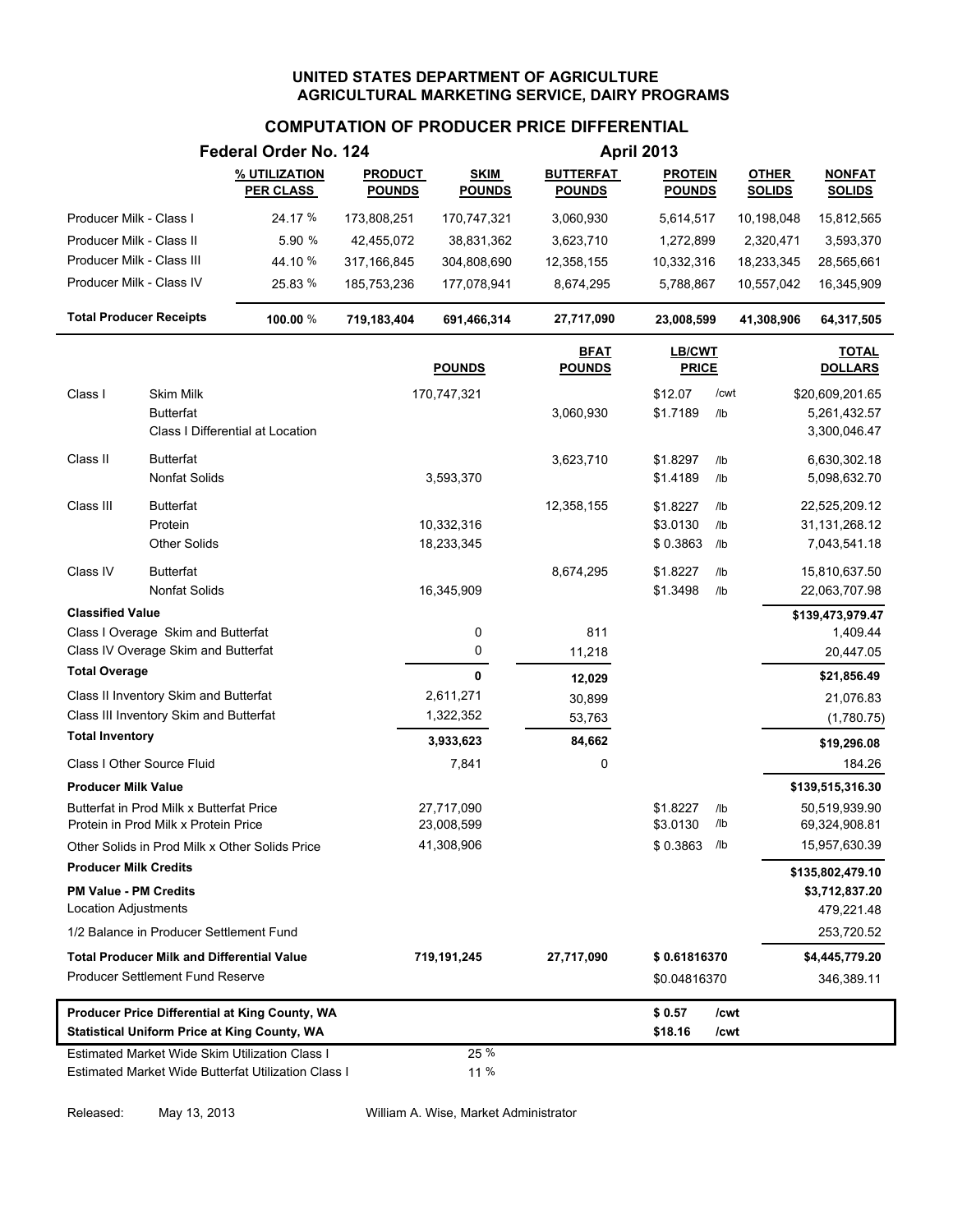# **COMPUTATION OF PRODUCER PRICE DIFFERENTIAL**

|                                |                                                                                  | Federal Order No. 124                               |                                 |                              |                                   | <b>May 2013</b>                 |                 |                               |                                |
|--------------------------------|----------------------------------------------------------------------------------|-----------------------------------------------------|---------------------------------|------------------------------|-----------------------------------|---------------------------------|-----------------|-------------------------------|--------------------------------|
|                                |                                                                                  | % UTILIZATION<br><b>PER CLASS</b>                   | <b>PRODUCT</b><br><b>POUNDS</b> | <b>SKIM</b><br><b>POUNDS</b> | <b>BUTTERFAT</b><br><b>POUNDS</b> | <b>PROTEIN</b><br><b>POUNDS</b> |                 | <b>OTHER</b><br><b>SOLIDS</b> | <b>NONFAT</b><br><b>SOLIDS</b> |
| Producer Milk - Class I        |                                                                                  | 24.69%                                              | 185,017,500                     | 181,761,917                  | 3,255,583                         | 5,875,578                       |                 | 10,888,923                    | 16,764,501                     |
| Producer Milk - Class II       |                                                                                  | 7.74 %                                              | 57,972,603                      | 53,599,199                   | 4,373,404                         | 1,728,331                       |                 | 3,211,482                     | 4,939,813                      |
| Producer Milk - Class III      |                                                                                  | 42.25 %                                             | 316,513,400                     | 304,451,083                  | 12,062,317                        | 10,160,800                      |                 | 18,303,792                    | 28,464,592                     |
| Producer Milk - Class IV       |                                                                                  | 25.32 %                                             | 189,718,188                     | 181,131,631                  | 8,586,557                         | 5,838,387                       |                 | 10,831,763                    | 16,670,150                     |
| <b>Total Producer Receipts</b> |                                                                                  | 100.00 %                                            | 749,221,691                     | 720,943,830                  | 28,277,861                        | 23,603,096                      |                 | 43,235,960                    | 66,839,056                     |
|                                |                                                                                  |                                                     |                                 | <b>POUNDS</b>                | <b>BFAT</b><br><b>POUNDS</b>      | LB/CWT<br><b>PRICE</b>          |                 |                               | <b>TOTAL</b><br><b>DOLLARS</b> |
| Class I                        | Skim Milk                                                                        |                                                     |                                 | 181,761,917                  |                                   | \$11.89                         | /cwt            |                               | \$21,611,491.92                |
|                                | <b>Butterfat</b>                                                                 |                                                     |                                 |                              | 3,255,583                         | \$1.7955                        | $/$ lb          |                               | 5,845,399.29                   |
|                                |                                                                                  | Class I Differential at Location                    |                                 |                              |                                   |                                 |                 |                               | 3,512,694.61                   |
| Class II                       | <b>Butterfat</b>                                                                 |                                                     |                                 |                              | 4,373,404                         | \$1.7954                        | $/$ lb          |                               | 7,852,009.55                   |
|                                | <b>Nonfat Solids</b>                                                             |                                                     |                                 | 4,939,813                    |                                   | \$1.3989                        | I <sub>1</sub>  |                               | 6,910,304.39                   |
| Class III                      | <b>Butterfat</b>                                                                 |                                                     |                                 |                              | 12,062,317                        | \$1.7884                        | /1 <sub>b</sub> |                               | 21,572,247.73                  |
|                                | Protein                                                                          |                                                     |                                 | 10,160,800                   |                                   | \$3.3597                        | /1 <sub>b</sub> |                               | 34, 137, 239. 75               |
|                                | <b>Other Solids</b>                                                              |                                                     |                                 | 18,303,792                   |                                   | \$0.3887                        | /1 <sub>b</sub> |                               | 7,114,683.96                   |
| Class IV                       | <b>Butterfat</b>                                                                 |                                                     |                                 |                              | 8,586,557                         | \$1.7884                        | /1 <sub>b</sub> |                               | 15,356,198.54                  |
|                                | <b>Nonfat Solids</b>                                                             |                                                     |                                 | 16,670,150                   |                                   | \$1.4549                        | /1 <sub>b</sub> |                               | 24,253,401.24                  |
| <b>Classified Value</b>        |                                                                                  |                                                     |                                 |                              |                                   |                                 |                 |                               | \$148,165,670.98               |
|                                | Class I Overage Skim and Butterfat                                               |                                                     |                                 | 146                          | 181                               |                                 |                 |                               | 348.55                         |
| <b>Total Overage</b>           |                                                                                  |                                                     |                                 | 146                          | 181                               |                                 |                 |                               | \$348.55                       |
|                                | Class II Inventory Skim and Butterfat                                            |                                                     |                                 | 4,740,485                    | 141,155                           |                                 |                 |                               | 17,004.60                      |
|                                | Class III Inventory Skim and Butterfat                                           |                                                     |                                 | 798,710                      | 49,917                            |                                 |                 |                               | 2,760.62                       |
| <b>Total Inventory</b>         |                                                                                  |                                                     |                                 | 5,539,195                    | 191,072                           |                                 |                 |                               | \$19,765.22                    |
|                                | Class I Other Source Fluid                                                       |                                                     |                                 | 8,026                        | 0                                 |                                 |                 |                               | 86.68                          |
| <b>Producer Milk Value</b>     |                                                                                  |                                                     |                                 |                              |                                   |                                 |                 |                               | \$148,185,871.43               |
|                                | Butterfat in Prod Milk x Butterfat Price<br>Protein in Prod Milk x Protein Price |                                                     |                                 | 28,277,861<br>23,603,096     |                                   | \$1.7884<br>\$3.3597            | /lb<br>/lb      |                               | 50,572,126.63<br>79,299,321.63 |
|                                |                                                                                  | Other Solids in Prod Milk x Other Solids Price      |                                 | 43,235,960                   |                                   | \$0.3887                        | /lb             |                               | 16,805,817.67                  |
| <b>Producer Milk Credits</b>   |                                                                                  |                                                     |                                 |                              |                                   |                                 |                 |                               | \$146,677,265.93               |
| <b>PM Value - PM Credits</b>   |                                                                                  |                                                     |                                 |                              |                                   |                                 |                 |                               | \$1,508,605.50                 |
| <b>Location Adjustments</b>    |                                                                                  |                                                     |                                 |                              |                                   |                                 |                 |                               | 485,439.55                     |
|                                | 1/2 Balance in Producer Settlement Fund                                          |                                                     |                                 |                              |                                   |                                 |                 |                               | 330,000.00                     |
|                                | <b>Total Producer Milk and Differential Value</b>                                |                                                     |                                 | 749,229,717                  | 28,277,861                        | \$0.31019125                    |                 |                               | \$2,324,045.05                 |
|                                | Producer Settlement Fund Reserve                                                 |                                                     |                                 |                              |                                   | \$0.04019125                    |                 |                               | 301,124.79                     |
|                                |                                                                                  | Producer Price Differential at King County, WA      |                                 |                              |                                   | \$0.27                          | /cwt            |                               |                                |
|                                |                                                                                  | <b>Statistical Uniform Price at King County, WA</b> |                                 |                              |                                   | \$18.79                         | /cwt            |                               |                                |
|                                |                                                                                  | Estimated Market Wide Skim Utilization Class I      |                                 | 25 %                         |                                   |                                 |                 |                               |                                |
|                                |                                                                                  | Estimated Market Wide Butterfat Utilization Class I |                                 | 11 %                         |                                   |                                 |                 |                               |                                |

Released: June 13, 2013 William A. Wise, Market Administrator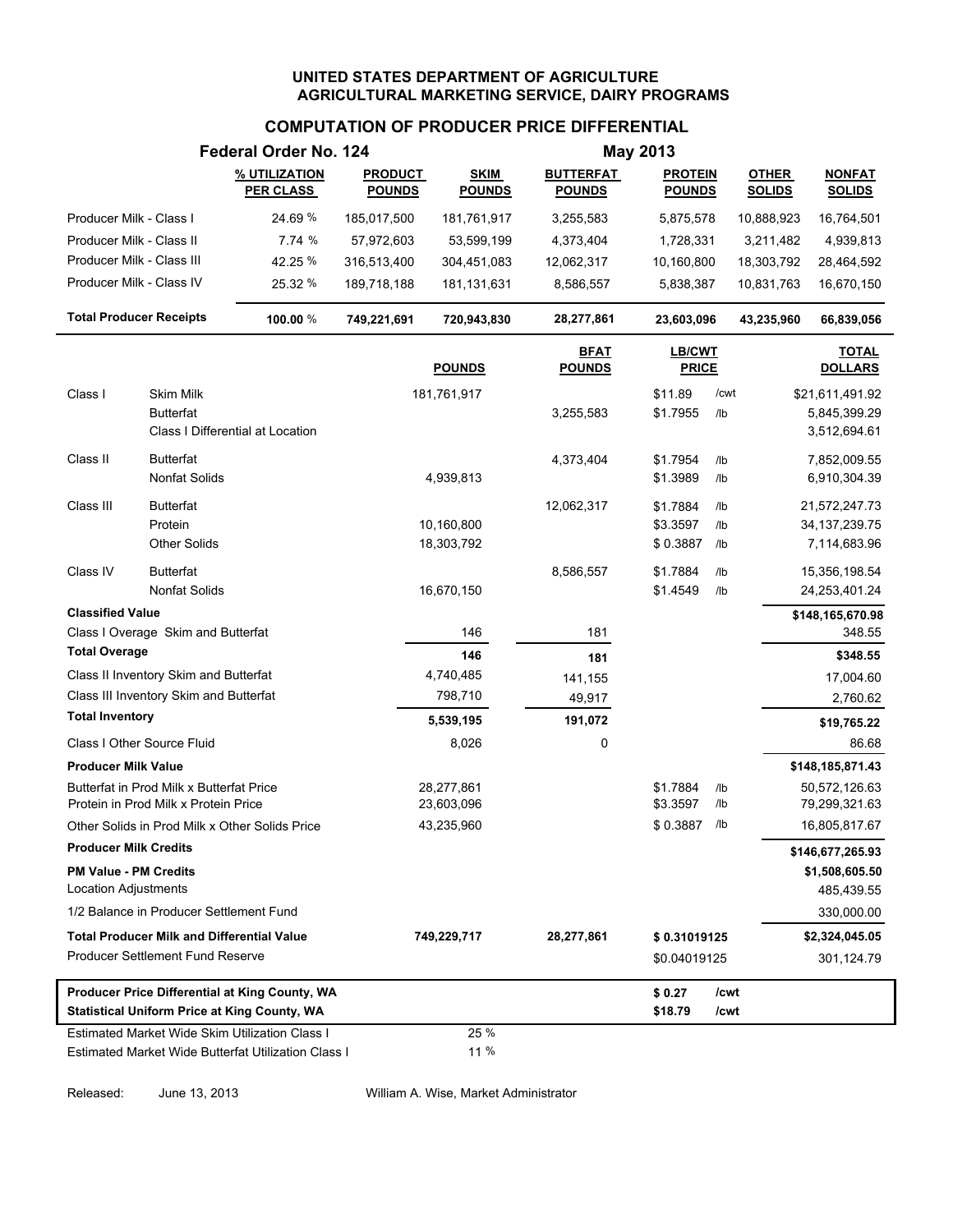### **COMPUTATION OF PRODUCER PRICE DIFFERENTIAL**

|                                |                                                   | Federal Order No. 124                               |                                 | <b>June 2013</b>             |                                   |                                 |      |                               |                                   |
|--------------------------------|---------------------------------------------------|-----------------------------------------------------|---------------------------------|------------------------------|-----------------------------------|---------------------------------|------|-------------------------------|-----------------------------------|
|                                |                                                   | % UTILIZATION<br><u>PER CLASS_</u>                  | <b>PRODUCT</b><br><b>POUNDS</b> | <b>SKIM</b><br><b>POUNDS</b> | <b>BUTTERFAT</b><br><b>POUNDS</b> | <b>PROTEIN</b><br><b>POUNDS</b> |      | <b>OTHER</b><br><b>SOLIDS</b> | <b>NONFAT</b><br><b>SOLIDS</b>    |
| Producer Milk - Class I        |                                                   | 22.13 %                                             | 160,645,130                     | 157,635,873                  | 3,009,257                         | 5,055,744                       |      | 9,409,889                     | 14,465,633                        |
| Producer Milk - Class II       |                                                   | 7.08 %                                              | 51,400,741                      | 47,118,405                   | 4,282,336                         | 1,506,155                       |      | 2,812,786                     | 4,318,941                         |
| Producer Milk - Class III      |                                                   | 43.22 %                                             | 313,660,469                     | 301,726,531                  | 11,933,938                        | 10,021,292                      |      | 18,051,954                    | 28,073,246                        |
| Producer Milk - Class IV       |                                                   | 27.57 %                                             | 200,051,146                     | 191,977,728                  | 8,073,418                         | 6,159,225                       |      | 11,438,786                    | 17,598,011                        |
| <b>Total Producer Receipts</b> |                                                   | 100.00 %                                            | 725,757,486                     | 698,458,537                  | 27,298,949                        | 22,742,416                      |      | 41,713,415                    | 64,455,831                        |
|                                |                                                   |                                                     |                                 | <b>POUNDS</b>                | <u>BFAT</u><br><b>POUNDS</b>      | LB/CWT<br><b>PRICE</b>          |      |                               | <b>TOTAL</b><br><b>DOLLARS</b>    |
| Class I                        | Skim Milk                                         |                                                     |                                 | 157,635,873                  |                                   | \$13.09                         | /cwt |                               | \$20,634,535.78                   |
|                                | <b>Butterfat</b>                                  |                                                     |                                 |                              | 3,009,257                         | \$1.8000                        | /lb  |                               | 5,416,662.60                      |
|                                |                                                   | Class I Differential at Location                    |                                 |                              |                                   |                                 |      |                               | 3,050,078.85                      |
| Class II                       | <b>Butterfat</b>                                  |                                                     |                                 |                              | 4,282,336                         | \$1.6669                        | /lb  |                               | 7,138,225.87                      |
|                                | Nonfat Solids                                     |                                                     |                                 | 4,318,941                    |                                   | \$1.5322                        | /lb  |                               | 6,617,481.39                      |
| Class III                      | <b>Butterfat</b>                                  |                                                     |                                 |                              | 11,933,938                        | \$1.6599                        | /lb  |                               | 19,809,143.70                     |
|                                | Protein                                           |                                                     |                                 | 10,021,292                   |                                   | \$3.3455                        | /lb  |                               | 33,526,232.39                     |
|                                | <b>Other Solids</b>                               |                                                     |                                 | 18,051,954                   |                                   | \$0.3859                        | /lb  |                               | 6,966,249.06                      |
| Class IV                       | <b>Butterfat</b>                                  |                                                     |                                 |                              | 8,073,418                         | \$1.6599                        | /lb  |                               | 13,401,066.54                     |
|                                | <b>Nonfat Solids</b>                              |                                                     |                                 | 17,598,011                   |                                   | \$1.5048                        | /lb  |                               | 26,481,486.95                     |
| <b>Classified Value</b>        |                                                   |                                                     |                                 |                              |                                   |                                 |      |                               | \$143,041,163.13                  |
|                                | Class I Overage Skim and Butterfat                |                                                     |                                 | 0                            | 405                               |                                 |      |                               | 736.70                            |
|                                | Class IV Overage Skim and Butterfat               |                                                     |                                 | 8,608                        | 1,395                             |                                 |      |                               | 3,481.08                          |
| <b>Total Overage</b>           |                                                   |                                                     |                                 | 8,608                        | 1,800                             |                                 |      |                               | \$4,217.78                        |
|                                | Class II Inventory Skim and Butterfat             |                                                     |                                 | 2,249,974                    | 140,259                           |                                 |      |                               | (1, 291.66)                       |
| <b>Total Inventory</b>         | Class III Inventory Skim and Butterfat            |                                                     |                                 | 420,265                      | 997                               |                                 |      |                               | (1,977.28)                        |
|                                | Class I Other Source Fluid                        |                                                     |                                 | 2,670,239<br>5,399           | 141,256                           |                                 |      |                               | (\$3,268.94)<br>126.34            |
|                                |                                                   |                                                     |                                 |                              | 0                                 |                                 |      |                               |                                   |
| <b>Producer Milk Value</b>     | Butterfat in Prod Milk x Butterfat Price          |                                                     |                                 | 27,298,949                   |                                   | \$1.6599                        | /lb  |                               | \$143,042,238.31<br>45,313,525.43 |
|                                | Protein in Prod Milk x Protein Price              |                                                     |                                 | 22,742,416                   |                                   | \$3.3455                        | /lb  |                               | 76,084,752.72                     |
|                                |                                                   | Other Solids in Prod Milk x Other Solids Price      |                                 | 41,713,415                   |                                   | \$0.3859                        | /lb  |                               | 16,097,206.85                     |
| <b>Producer Milk Credits</b>   |                                                   |                                                     |                                 |                              |                                   |                                 |      |                               | \$137,495,485.00                  |
| <b>PM Value - PM Credits</b>   |                                                   |                                                     |                                 |                              |                                   |                                 |      |                               | \$5,546,753.31                    |
| Location Adjustments           |                                                   |                                                     |                                 |                              |                                   |                                 |      |                               | 450,049.54                        |
|                                | 1/2 Balance in Producer Settlement Fund           |                                                     |                                 |                              |                                   |                                 |      |                               | 294,003.15                        |
|                                | <b>Total Producer Milk and Differential Value</b> |                                                     |                                 | 725,762,885                  | 27,298,949                        | \$0.86678530                    |      |                               | \$6,290,806.00                    |
|                                | <b>Producer Settlement Fund Reserve</b>           |                                                     |                                 |                              |                                   | \$0.04678530                    |      |                               | 339,550.34                        |
|                                |                                                   | Producer Price Differential at King County, WA      |                                 |                              |                                   | \$0.82                          | /cwt |                               |                                   |
|                                |                                                   | <b>Statistical Uniform Price at King County, WA</b> |                                 |                              |                                   | \$18.84                         | /cwt |                               |                                   |
|                                |                                                   | Estimated Market Wide Skim Utilization Class I      |                                 | 25 %                         |                                   |                                 |      |                               |                                   |
|                                |                                                   | Estimated Market Wide Butterfat Utilization Class I |                                 | 12 %                         |                                   |                                 |      |                               |                                   |

Released: July 12, 2013 William A. Wise, Market Administrator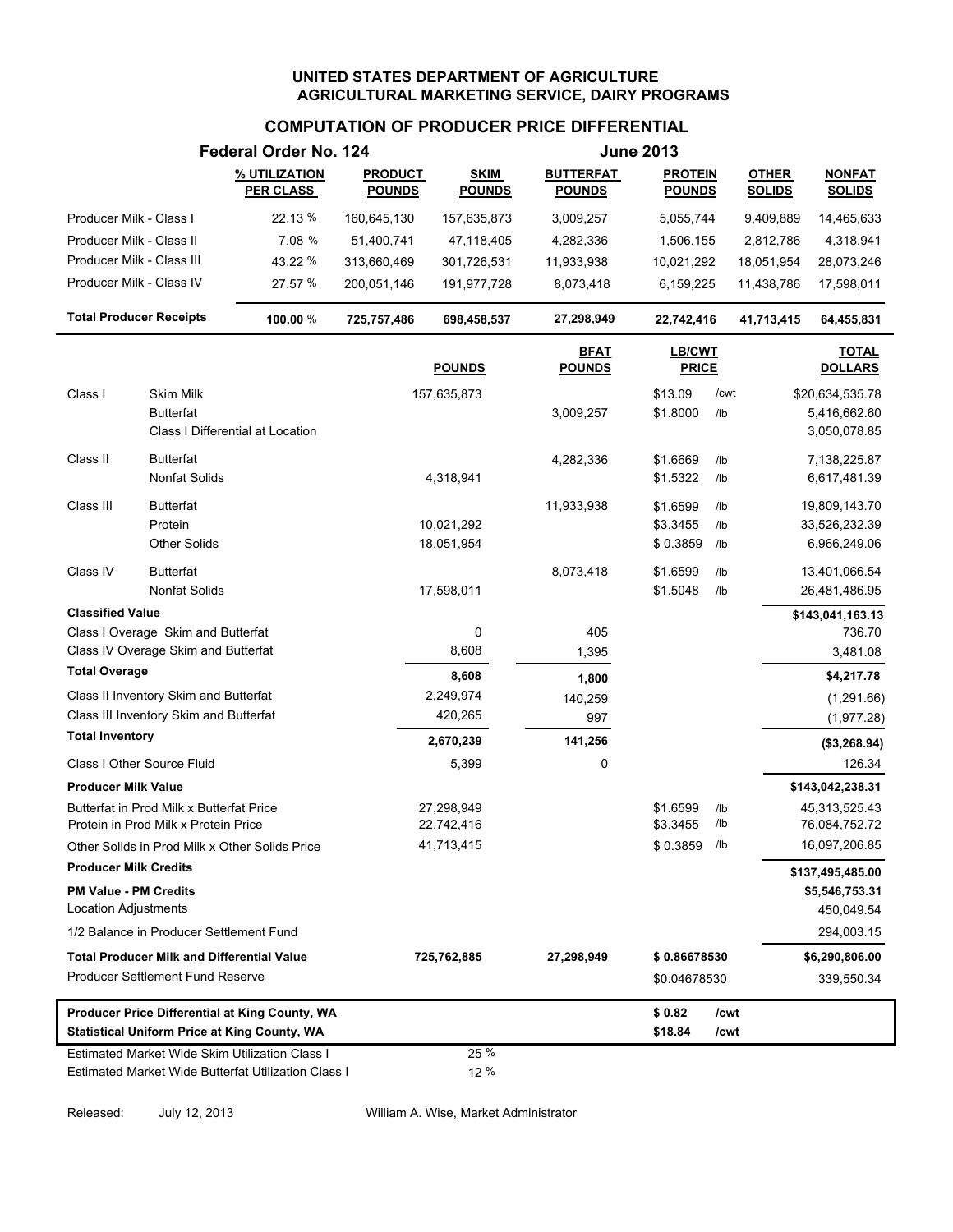# **COMPUTATION OF PRODUCER PRICE DIFFERENTIAL**

|                                |                                                   | Federal Order No. 124                               |                                 |                              |                                   | <b>July 2013</b>                |      |                               |                                |
|--------------------------------|---------------------------------------------------|-----------------------------------------------------|---------------------------------|------------------------------|-----------------------------------|---------------------------------|------|-------------------------------|--------------------------------|
|                                |                                                   | % UTILIZATION<br><b>PER CLASS</b>                   | <b>PRODUCT</b><br><b>POUNDS</b> | <b>SKIM</b><br><b>POUNDS</b> | <b>BUTTERFAT</b><br><b>POUNDS</b> | <b>PROTEIN</b><br><b>POUNDS</b> |      | <b>OTHER</b><br><b>SOLIDS</b> | <b>NONFAT</b><br><b>SOLIDS</b> |
| Producer Milk - Class I        |                                                   | 22.94 %                                             | 167,989,264                     | 164,904,139                  | 3,085,125                         | 5,203,328                       |      | 9,886,740                     | 15,090,068                     |
| Producer Milk - Class II       |                                                   | 6.74 %                                              | 49,400,535                      | 45,438,513                   | 3,962,022                         | 1,440,669                       |      | 2,721,458                     | 4,162,127                      |
| Producer Milk - Class III      |                                                   | 44.70 %                                             | 327,364,200                     | 315,087,089                  | 12,277,111                        | 10,262,008                      |      | 18,894,240                    | 29,156,248                     |
| Producer Milk - Class IV       |                                                   | 25.62 %                                             | 187,660,685                     | 179,705,594                  | 7,955,091                         | 5,708,650                       |      | 10,736,234                    | 16,444,884                     |
| <b>Total Producer Receipts</b> |                                                   | 100.00 %                                            | 732,414,684                     | 705,135,335                  | 27,279,349                        | 22,614,655                      |      | 42,238,672                    | 64,853,327                     |
|                                |                                                   |                                                     |                                 | <b>POUNDS</b>                | <u>BFAT</u><br><b>POUNDS</b>      | <b>LB/CWT</b><br><b>PRICE</b>   |      |                               | <b>TOTAL</b><br><b>DOLLARS</b> |
| Class I                        | Skim Milk                                         |                                                     |                                 | 164,904,139                  |                                   | \$13.50                         | /cwt |                               | \$22,262,058.80                |
|                                | <b>Butterfat</b>                                  |                                                     |                                 |                              | 3,085,125                         | \$1.6803                        | /lb  |                               | 5, 183, 935.54                 |
|                                |                                                   | Class I Differential at Location                    |                                 |                              |                                   |                                 |      |                               | 3,189,287.28                   |
| Class II                       | <b>Butterfat</b>                                  |                                                     |                                 |                              | 3,962,022                         | \$1.5763                        | /lb  |                               | 6,245,335.28                   |
|                                | <b>Nonfat Solids</b>                              |                                                     |                                 | 4,162,127                    |                                   | \$1.5778                        | /lb  |                               | 6,567,003.99                   |
| Class III                      | <b>Butterfat</b>                                  |                                                     |                                 |                              | 12,277,111                        | \$1.5693                        | /lb  |                               | 19,266,470.28                  |
|                                | Protein                                           |                                                     |                                 | 10,262,008                   |                                   | \$3.2257                        | /lb  |                               | 33,102,159.20                  |
|                                | <b>Other Solids</b>                               |                                                     |                                 | 18,894,240                   |                                   | \$0.3927                        | /lb  |                               | 7,419,768.04                   |
| Class IV                       | <b>Butterfat</b>                                  |                                                     |                                 |                              | 7,955,091                         | \$1.5693                        | /lb  |                               | 12,483,924.30                  |
|                                | <b>Nonfat Solids</b>                              |                                                     |                                 | 16,444,884                   |                                   | \$1.5438                        | /lb  |                               | 25,387,611.94                  |
| <b>Classified Value</b>        |                                                   |                                                     |                                 |                              |                                   |                                 |      |                               | \$141,107,554.65               |
|                                | Class II Overage Skim and Butterfat               |                                                     |                                 | 164,239                      | 0                                 |                                 |      |                               | 23,321.94                      |
|                                | Class III Overage Skim and Butterfat              |                                                     |                                 | 809                          | 0                                 |                                 |      |                               | 99.67                          |
|                                | Class IV Overage Skim and Butterfat               |                                                     |                                 | 0                            | 12,651                            |                                 |      |                               | 19,853.21                      |
| <b>Total Overage</b>           |                                                   |                                                     |                                 | 165,048                      | 12,651                            |                                 |      |                               | \$43,274.82                    |
|                                | Class II Inventory Skim and Butterfat             |                                                     |                                 | 2,380,600                    | 145,096                           |                                 |      |                               | 3,581.92                       |
|                                | Class III Inventory Skim and Butterfat            |                                                     |                                 | 790,855                      | 13,872                            |                                 |      |                               | (10,905.23)                    |
| <b>Total Inventory</b>         |                                                   |                                                     |                                 | 3,171,455                    | 158,968                           |                                 |      |                               | (\$7,323.31)                   |
|                                | Class I Other Source Fluid                        |                                                     |                                 | 11,499                       | 0                                 |                                 |      |                               | 354.17                         |
| <b>Producer Milk Value</b>     |                                                   |                                                     |                                 |                              |                                   |                                 |      |                               | \$141,143,860.33               |
|                                | Butterfat in Prod Milk x Butterfat Price          |                                                     |                                 | 27,279,349                   |                                   | \$1.5693                        | /lb  |                               | 42,809,482.37                  |
|                                | Protein in Prod Milk x Protein Price              |                                                     |                                 | 22,614,655                   |                                   | \$3.2257                        | /lb  |                               | 72,948,092.65                  |
|                                |                                                   | Other Solids in Prod Milk x Other Solids Price      |                                 | 42,238,672                   |                                   | \$0.3927                        | /lb  |                               | 16,587,126.51                  |
| <b>Producer Milk Credits</b>   |                                                   |                                                     |                                 |                              |                                   |                                 |      |                               | \$132,344,701.53               |
| <b>PM Value - PM Credits</b>   |                                                   |                                                     |                                 |                              |                                   |                                 |      |                               | \$8,799,158.80                 |
| <b>Location Adjustments</b>    |                                                   |                                                     |                                 |                              |                                   |                                 |      |                               | 481,767.23                     |
|                                | 1/2 Balance in Producer Settlement Fund           |                                                     |                                 |                              |                                   |                                 |      |                               | 315,405.48                     |
|                                | <b>Total Producer Milk and Differential Value</b> |                                                     |                                 | 732,426,183                  | 27,279,349                        | \$1.31021142                    |      |                               | \$9,596,331.51                 |
|                                | <b>Producer Settlement Fund Reserve</b>           |                                                     |                                 |                              |                                   | \$0.04021142                    |      |                               | 294,518.97                     |
|                                |                                                   | Producer Price Differential at King County, WA      |                                 |                              |                                   | \$1.27                          | /cwt |                               |                                |
|                                |                                                   | <b>Statistical Uniform Price at King County, WA</b> |                                 |                              |                                   | \$18.65                         | /cwt |                               |                                |
|                                |                                                   | Estimated Market Wide Skim Utilization Class I      |                                 | 23 %                         |                                   |                                 |      |                               |                                |
|                                |                                                   | Estimated Market Wide Butterfat Utilization Class I |                                 | 11 %                         |                                   |                                 |      |                               |                                |

Released: August 14, 2013 William A. Wise, Market Administrator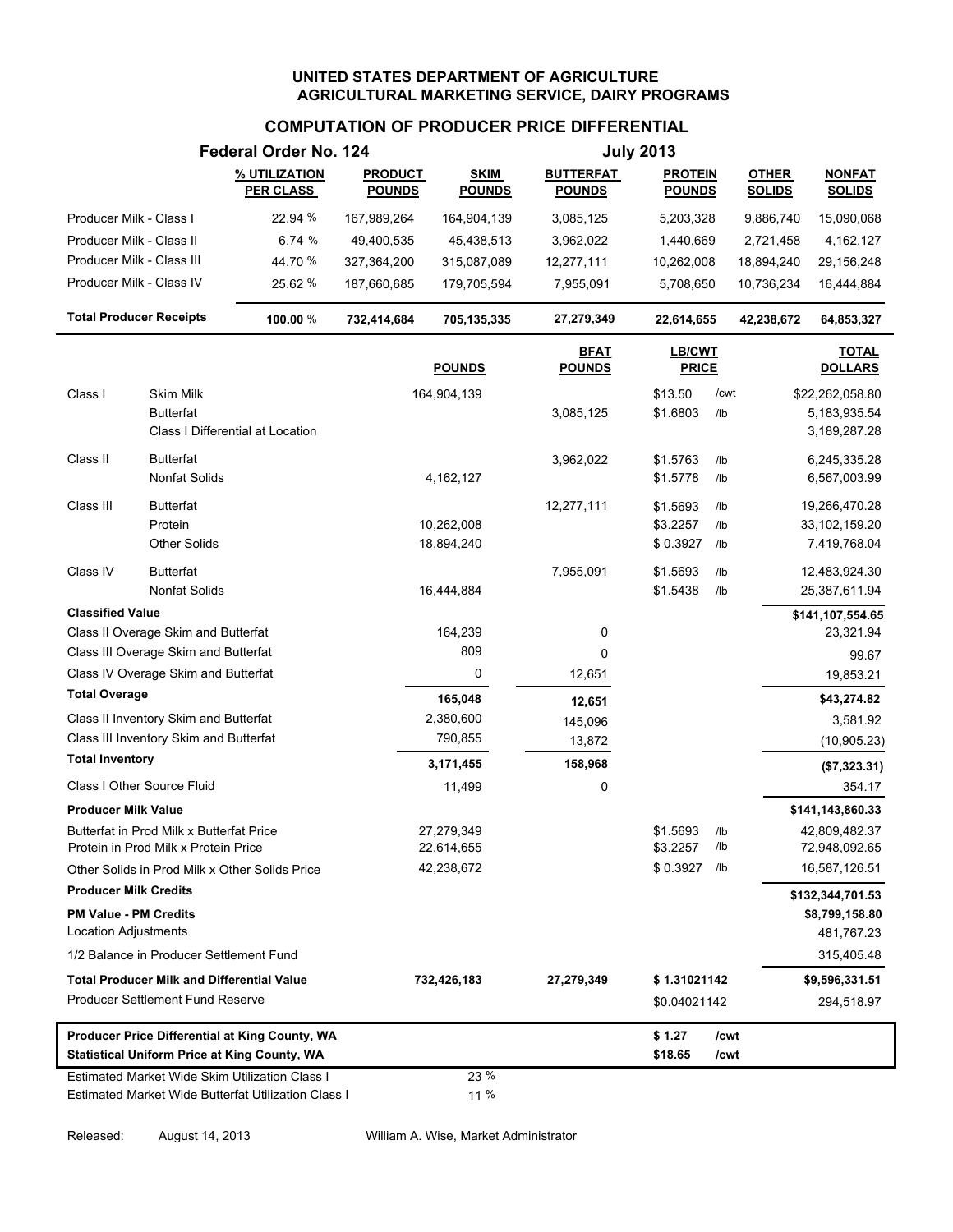# **COMPUTATION OF PRODUCER PRICE DIFFERENTIAL**

|                                                             |                                                                                  | Federal Order No. 124                                                                                 |                                 |                              |                                   | August 2013                     |             |                               |                                                 |
|-------------------------------------------------------------|----------------------------------------------------------------------------------|-------------------------------------------------------------------------------------------------------|---------------------------------|------------------------------|-----------------------------------|---------------------------------|-------------|-------------------------------|-------------------------------------------------|
|                                                             |                                                                                  | % UTILIZATION<br><b>PER CLASS</b>                                                                     | <b>PRODUCT</b><br><b>POUNDS</b> | <b>SKIM</b><br><b>POUNDS</b> | <b>BUTTERFAT</b><br><b>POUNDS</b> | <b>PROTEIN</b><br><b>POUNDS</b> |             | <b>OTHER</b><br><b>SOLIDS</b> | <b>NONFAT</b><br><b>SOLIDS</b>                  |
| Producer Milk - Class I                                     |                                                                                  | 27.88 %                                                                                               | 180,042,493                     | 176,701,982                  | 3,340,511                         | 5,629,031                       |             | 10,540,475                    | 16,169,506                                      |
| Producer Milk - Class II                                    |                                                                                  | 6.22%                                                                                                 | 40,188,374                      | 36,267,260                   | 3,921,114                         | 1,158,996                       |             | 2,164,111                     | 3,323,107                                       |
| Producer Milk - Class III                                   |                                                                                  | 49.37 %                                                                                               | 318,797,138                     | 306,728,149                  | 12,068,989                        | 10,135,483                      |             | 18,317,394                    | 28,452,877                                      |
| Producer Milk - Class IV                                    |                                                                                  | 16.53 %                                                                                               | 106,757,525                     | 101,949,600                  | 4,807,925                         | 3,247,111                       |             | 6,074,861                     | 9,321,972                                       |
| <b>Total Producer Receipts</b>                              |                                                                                  | 100.00 %                                                                                              | 645,785,530                     | 621,646,991                  | 24,138,539                        | 20,170,621                      |             | 37,096,841                    | 57,267,462                                      |
|                                                             |                                                                                  |                                                                                                       |                                 | <b>POUNDS</b>                | <b>BFAT</b><br><b>POUNDS</b>      | LB/CWT<br><b>PRICE</b>          |             |                               | <b>TOTAL</b><br><b>DOLLARS</b>                  |
| Class I                                                     | Skim Milk<br><b>Butterfat</b>                                                    | Class I Differential at Location                                                                      |                                 | 176,701,982                  | 3,340,511                         | \$13.77<br>\$1.5969             | /cwt<br>/lb |                               | \$24,331,862.90<br>5,334,462.02<br>3,418,229.13 |
| Class II                                                    | <b>Butterfat</b><br>Nonfat Solids                                                |                                                                                                       |                                 | 3,323,107                    | 3,921,114                         | \$1.5174<br>\$1.6078            | /lb<br>/lb  |                               | 5,949,898.40<br>5,342,891.46                    |
| Class III                                                   | <b>Butterfat</b><br>Protein                                                      |                                                                                                       |                                 | 10,135,483                   | 12,068,989                        | \$1.5104<br>\$3.4775            | /lb<br>/lb  |                               | 18,229,001.00<br>35,246,142.15                  |
| Class IV                                                    | <b>Other Solids</b><br><b>Butterfat</b>                                          |                                                                                                       |                                 | 18,317,394                   | 4,807,925                         | \$0.3901<br>\$1.5104            | /lb<br>/lb  |                               | 7,145,615.38<br>7,261,889.91                    |
|                                                             | Nonfat Solids                                                                    |                                                                                                       |                                 | 9,321,972                    |                                   | \$1.5868                        | /lb         |                               | 14,792,105.19                                   |
| <b>Classified Value</b>                                     |                                                                                  |                                                                                                       |                                 |                              |                                   |                                 |             |                               | \$127,052,097.54                                |
|                                                             | Class I Overage Skim and Butterfat                                               |                                                                                                       |                                 | 78,263                       | 832<br>$\Omega$                   |                                 |             |                               | 13,608.25                                       |
|                                                             | Class II Overage Skim and Butterfat<br>Class IV Overage Skim and Butterfat       |                                                                                                       |                                 | 595,989<br>0                 | 7,662                             |                                 |             |                               | 86,239.61<br>11,572.68                          |
| <b>Total Overage</b>                                        |                                                                                  |                                                                                                       |                                 | 674,252                      | 8,494                             |                                 |             |                               | \$111,420.54                                    |
|                                                             | Class I Inventory Skim and Butterfat                                             |                                                                                                       |                                 | 22,575                       | $\Omega$                          |                                 |             |                               | 401.84                                          |
|                                                             | Class II Inventory Skim and Butterfat                                            |                                                                                                       |                                 | 5,067,022                    | 142,477                           |                                 |             |                               | 21,994.19                                       |
|                                                             | Class III Inventory Skim and Butterfat                                           |                                                                                                       |                                 | 1,294,562                    | 21,580                            |                                 |             |                               | (11,757.01)                                     |
| <b>Total Inventory</b>                                      |                                                                                  |                                                                                                       |                                 | 6,384,159                    | 164,057                           |                                 |             |                               | \$10,639.02                                     |
| Class I Other Source Fluid                                  |                                                                                  |                                                                                                       |                                 | 7,610                        | 0                                 |                                 |             |                               | 197.10                                          |
| <b>Producer Milk Value</b>                                  |                                                                                  |                                                                                                       |                                 |                              |                                   |                                 |             |                               | \$127,174,354.20                                |
|                                                             | Butterfat in Prod Milk x Butterfat Price<br>Protein in Prod Milk x Protein Price |                                                                                                       |                                 | 24,138,539<br>20,170,621     |                                   | \$1.5104<br>\$3.4775            | /lb<br>/lb  |                               | 36,458,849.33<br>70,143,334.54                  |
|                                                             |                                                                                  | Other Solids in Prod Milk x Other Solids Price                                                        |                                 | 37,096,841                   |                                   | \$0.3901                        | /lb         |                               | 14,471,477.66                                   |
| <b>Producer Milk Credits</b>                                |                                                                                  |                                                                                                       |                                 |                              |                                   |                                 |             |                               | \$121,073,661.53                                |
| <b>PM Value - PM Credits</b><br><b>Location Adjustments</b> |                                                                                  |                                                                                                       |                                 |                              |                                   |                                 |             |                               | \$6,100,692.67<br>453,538.94                    |
|                                                             | 1/2 Balance in Producer Settlement Fund                                          |                                                                                                       |                                 |                              |                                   |                                 |             |                               | 311,836.50                                      |
|                                                             | <b>Total Producer Milk and Differential Value</b>                                |                                                                                                       |                                 | 645,793,140                  | 24,138,539                        | \$1.06319929                    |             |                               | \$6,866,068.11                                  |
|                                                             | Producer Settlement Fund Reserve                                                 |                                                                                                       |                                 |                              |                                   | \$0.04319929                    |             |                               | 278,978.05                                      |
|                                                             |                                                                                  | Producer Price Differential at King County, WA                                                        |                                 |                              |                                   | \$1.02                          | /cwt        |                               |                                                 |
|                                                             |                                                                                  | <b>Statistical Uniform Price at King County, WA</b>                                                   |                                 |                              |                                   | \$18.93                         | /cwt        |                               |                                                 |
|                                                             |                                                                                  | Estimated Market Wide Skim Utilization Class I<br>Estimated Market Wide Butterfat Utilization Class I |                                 | 23 %<br>11 %                 |                                   |                                 |             |                               |                                                 |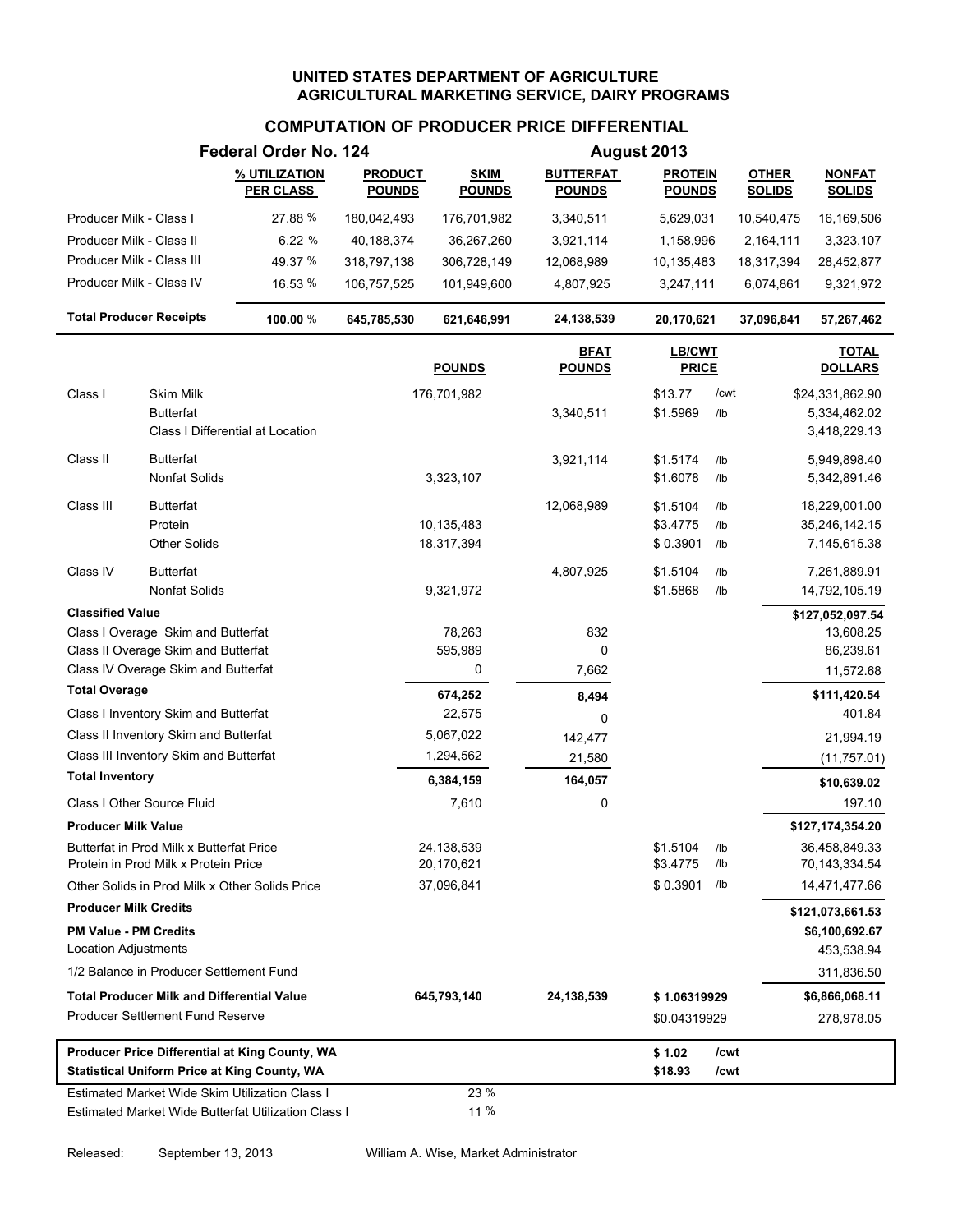### **COMPUTATION OF PRODUCER PRICE DIFFERENTIAL**

|                                                                                                       |                                                                                  | Federal Order No. 124                                                                                 |                                 | September 2013               |                                   |                                 |              |                               |                                |
|-------------------------------------------------------------------------------------------------------|----------------------------------------------------------------------------------|-------------------------------------------------------------------------------------------------------|---------------------------------|------------------------------|-----------------------------------|---------------------------------|--------------|-------------------------------|--------------------------------|
|                                                                                                       |                                                                                  | % UTILIZATION<br><b>PER CLASS</b>                                                                     | <b>PRODUCT</b><br><u>POUNDS</u> | <b>SKIM</b><br><b>POUNDS</b> | <b>BUTTERFAT</b><br><u>POUNDS</u> | <b>PROTEIN</b><br><u>POUNDS</u> |              | <b>OTHER</b><br><b>SOLIDS</b> | <b>NONFAT</b><br><b>SOLIDS</b> |
| Producer Milk - Class I                                                                               |                                                                                  | 28.92 %                                                                                               | 174,199,007                     | 170,971,393                  | 3,227,614                         | 5,560,073                       |              | 10,169,626                    | 15,729,699                     |
| Producer Milk - Class II                                                                              |                                                                                  | 7.08 %                                                                                                | 42,637,553                      | 38,752,191                   | 3,885,362                         | 1,266,907                       |              | 2,305,642                     | 3,572,549                      |
| Producer Milk - Class III                                                                             |                                                                                  | 49.90 %                                                                                               | 300,510,233                     | 288,750,025                  | 11,760,208                        | 9,763,544                       |              | 17,202,033                    | 26,965,577                     |
| Producer Milk - Class IV                                                                              |                                                                                  | 14.10 %                                                                                               | 84,930,066                      | 80,772,865                   | 4,157,201                         | 2,630,447                       |              | 4,796,914                     | 7,427,361                      |
| <b>Total Producer Receipts</b>                                                                        |                                                                                  | 100.00 %                                                                                              | 602,276,859                     | 579,246,474                  | 23,030,385                        | 19,220,971                      |              | 34,474,215                    | 53,695,186                     |
|                                                                                                       |                                                                                  |                                                                                                       |                                 | <b>POUNDS</b>                | <b>BFAT</b><br><b>POUNDS</b>      | <b>LB/CWT</b><br><b>PRICE</b>   |              |                               | <b>TOTAL</b><br><b>DOLLARS</b> |
| Class I                                                                                               | Skim Milk                                                                        |                                                                                                       |                                 | 170,971,393                  |                                   | \$14.26                         | /cwt         |                               | \$24,380,520.64                |
|                                                                                                       | <b>Butterfat</b>                                                                 | Class I Differential at Location                                                                      |                                 |                              | 3,227,614                         | \$1.5420                        | /lb          |                               | 4,976,980.78<br>3,307,343.71   |
| Class II                                                                                              | <b>Butterfat</b>                                                                 |                                                                                                       |                                 |                              | 3,885,362                         | \$1.5266                        | /lb          |                               | 5,931,393.63                   |
|                                                                                                       | Nonfat Solids                                                                    |                                                                                                       |                                 | 3,572,549                    |                                   | \$1.6622                        | /lb          |                               | 5,938,290.96                   |
| Class III                                                                                             | <b>Butterfat</b>                                                                 |                                                                                                       |                                 |                              | 11,760,208                        | \$1.5196                        | /lb          |                               | 17,870,812.08                  |
|                                                                                                       | Protein                                                                          |                                                                                                       |                                 | 9,763,544                    |                                   | \$3.5419                        | /lb          |                               | 34,581,496.50                  |
|                                                                                                       | <b>Other Solids</b>                                                              |                                                                                                       |                                 | 17,202,033                   |                                   | \$0.3914                        | /lb          |                               | 6,732,875.73                   |
| Class IV                                                                                              | <b>Butterfat</b><br><b>Nonfat Solids</b>                                         |                                                                                                       |                                 |                              | 4, 157, 201                       | \$1.5196                        | /lb          |                               | 6,317,282.62                   |
|                                                                                                       |                                                                                  |                                                                                                       |                                 | 7,427,361                    |                                   | \$1.6243                        | /lb          |                               | 12,064,262.47                  |
| <b>Classified Value</b>                                                                               | Class II Inventory Skim and Butterfat                                            |                                                                                                       |                                 | 1,609,446                    |                                   |                                 |              |                               | \$122,101,259.12<br>12,286.63  |
|                                                                                                       | Class III Inventory Skim and Butterfat                                           |                                                                                                       |                                 | 1,532,371                    | 82,864<br>28,079                  |                                 |              |                               | (14, 912.15)                   |
| <b>Total Inventory</b>                                                                                |                                                                                  |                                                                                                       |                                 | 3,141,817                    | 110,943                           |                                 |              |                               | (\$2,625.52)                   |
|                                                                                                       | Class I Other Source Fluid                                                       |                                                                                                       |                                 | 3,777                        | 0                                 |                                 |              |                               | 108.40                         |
| <b>Producer Milk Value</b>                                                                            |                                                                                  |                                                                                                       |                                 |                              |                                   |                                 |              |                               | \$122,098,742.00               |
|                                                                                                       | Butterfat in Prod Milk x Butterfat Price<br>Protein in Prod Milk x Protein Price |                                                                                                       |                                 | 23,030,385<br>19,220,971     |                                   | \$1.5196<br>\$3.5419            | /lb<br>/lb   |                               | 34,996,973.02<br>68,078,757.19 |
|                                                                                                       |                                                                                  | Other Solids in Prod Milk x Other Solids Price                                                        |                                 | 34,474,215                   |                                   | \$0.3914                        | /lb          |                               | 13,493,207.76                  |
| <b>Producer Milk Credits</b>                                                                          |                                                                                  |                                                                                                       |                                 |                              |                                   |                                 |              |                               | \$116,568,937.97               |
| <b>PM Value - PM Credits</b><br>Location Adjustments                                                  |                                                                                  |                                                                                                       |                                 |                              |                                   |                                 |              |                               | \$5,529,804.03<br>390,881.00   |
|                                                                                                       | 1/2 Balance in Producer Settlement Fund                                          |                                                                                                       |                                 |                              |                                   |                                 |              |                               | 283,836.14                     |
|                                                                                                       | <b>Total Producer Milk and Differential Value</b>                                |                                                                                                       |                                 | 602,280,636                  | 23,030,385                        | \$1.03017112                    |              |                               | \$6,204,521.17                 |
|                                                                                                       | <b>Producer Settlement Fund Reserve</b>                                          |                                                                                                       |                                 |                              |                                   | \$0.04017112                    |              |                               | 241,942.88                     |
| Producer Price Differential at King County, WA<br><b>Statistical Uniform Price at King County, WA</b> |                                                                                  |                                                                                                       |                                 |                              |                                   | \$0.99<br>\$19.13               | /cwt<br>/cwt |                               |                                |
|                                                                                                       |                                                                                  | Estimated Market Wide Skim Utilization Class I<br>Estimated Market Wide Butterfat Utilization Class I |                                 | 28 %<br>14 %                 |                                   |                                 |              |                               |                                |

Released: October 11, 2013 William A. Wise, Market Administrator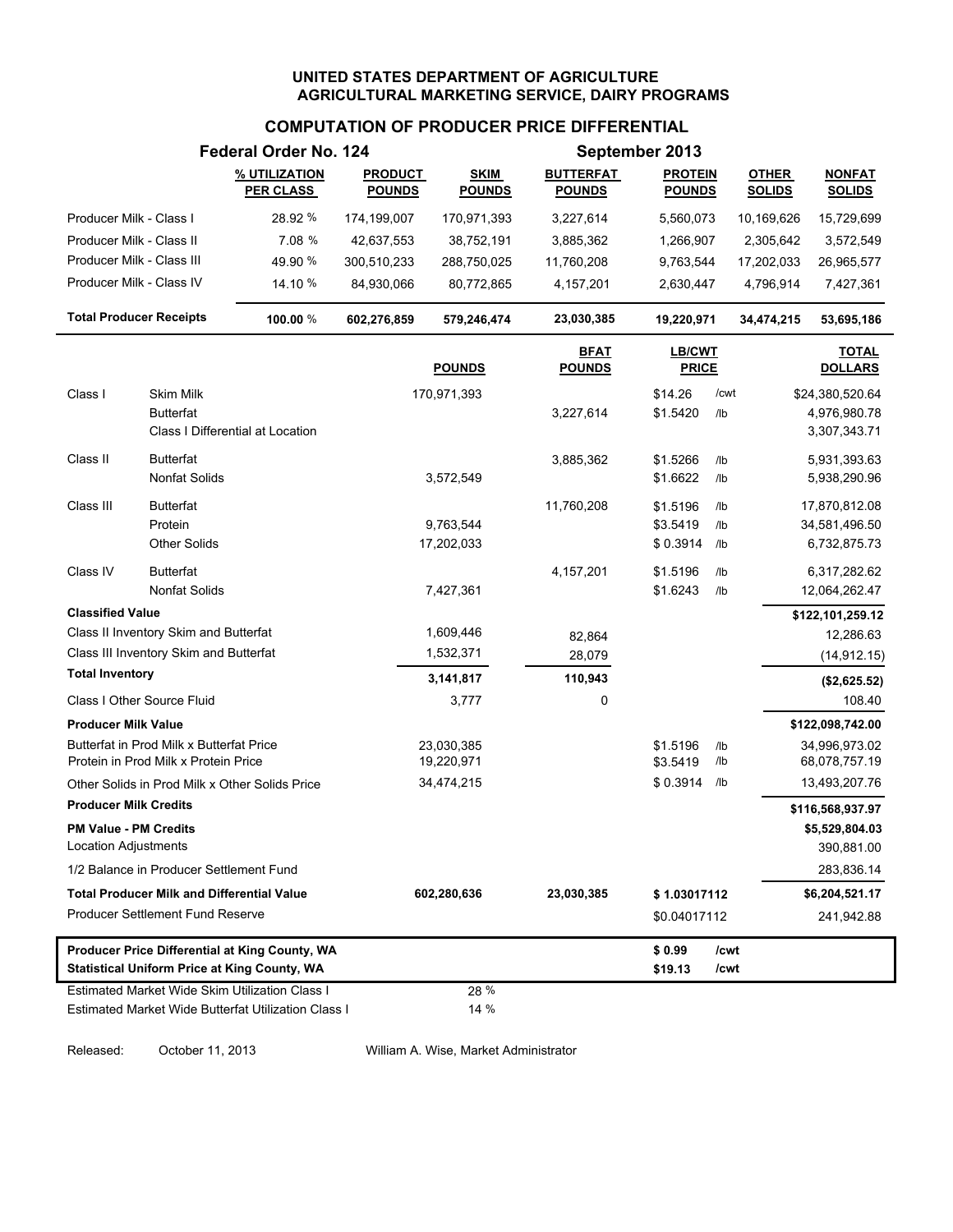# **COMPUTATION OF PRODUCER PRICE DIFFERENTIAL**

|                                |                                                                                  | Federal Order No. 124                                                                                 |                                 |                              |                                   | October 2013                    |                 |                               |                                |
|--------------------------------|----------------------------------------------------------------------------------|-------------------------------------------------------------------------------------------------------|---------------------------------|------------------------------|-----------------------------------|---------------------------------|-----------------|-------------------------------|--------------------------------|
|                                |                                                                                  | % UTILIZATION<br><b>PER CLASS</b>                                                                     | <b>PRODUCT</b><br><b>POUNDS</b> | <b>SKIM</b><br><b>POUNDS</b> | <b>BUTTERFAT</b><br><b>POUNDS</b> | <b>PROTEIN</b><br><b>POUNDS</b> |                 | <b>OTHER</b><br><b>SOLIDS</b> | <b>NONFAT</b><br><b>SOLIDS</b> |
| Producer Milk - Class I        |                                                                                  | 29.89 %                                                                                               | 186,639,206                     | 183,104,971                  | 3,534,235                         | 6,233,972                       |                 | 10,873,991                    | 17,107,963                     |
| Producer Milk - Class II       |                                                                                  | 6.05%                                                                                                 | 37,792,517                      | 33,714,646                   | 4,077,871                         | 1,152,417                       |                 | 2,001,875                     | 3,154,292                      |
| Producer Milk - Class III      |                                                                                  | 48.28 %                                                                                               | 301,453,107                     | 289,204,633                  | 12,248,474                        | 10,247,006                      |                 | 17,213,326                    | 27,460,332                     |
| Producer Milk - Class IV       |                                                                                  | 15.78 %                                                                                               | 98,560,841                      | 93,575,432                   | 4,985,409                         | 3,171,657                       |                 | 5,548,584                     | 8,720,241                      |
| <b>Total Producer Receipts</b> |                                                                                  | 100.00 %                                                                                              | 624,445,671                     | 599,599,682                  | 24,845,989                        | 20,805,052                      |                 | 35,637,776                    | 56,442,828                     |
|                                |                                                                                  |                                                                                                       |                                 | <b>POUNDS</b>                | <b>BFAT</b><br><b>POUNDS</b>      | <b>LB/CWT</b><br><b>PRICE</b>   |                 |                               | <b>TOTAL</b><br><b>DOLLARS</b> |
| Class I                        | Skim Milk                                                                        |                                                                                                       |                                 | 183,104,971                  |                                   | \$14.55                         | /cwt            |                               | \$26,641,773.29                |
|                                | <b>Butterfat</b>                                                                 |                                                                                                       |                                 |                              | 3,534,235                         | \$1.4727                        | /lb             |                               | 5,204,867.87                   |
|                                |                                                                                  | Class I Differential at Location                                                                      |                                 |                              |                                   |                                 |                 |                               | 3,543,607.03                   |
| Class II                       | <b>Butterfat</b>                                                                 |                                                                                                       |                                 |                              | 4,077,871                         | \$1.6708                        | /lb             |                               | 6,813,306.88                   |
|                                | <b>Nonfat Solids</b>                                                             |                                                                                                       |                                 | 3,154,292                    |                                   | \$1.6944                        | /lb             |                               | 5,344,632.38                   |
| Class III                      | <b>Butterfat</b>                                                                 |                                                                                                       |                                 |                              | 12,248,474                        | \$1.6638                        | /lb             |                               | 20,379,011.06                  |
|                                | Protein                                                                          |                                                                                                       |                                 | 10,247,006                   |                                   | \$3.4107                        | /lb             |                               | 34,949,463.35                  |
|                                | <b>Other Solids</b>                                                              |                                                                                                       |                                 | 17,213,326                   |                                   | \$0.3852                        | /lb             |                               | 6,630,573.17                   |
| Class IV                       | <b>Butterfat</b>                                                                 |                                                                                                       |                                 |                              | 4,985,409                         | \$1.6638                        | /1 <sub>b</sub> |                               | 8,294,723.50                   |
|                                | <b>Nonfat Solids</b>                                                             |                                                                                                       |                                 | 8,720,241                    |                                   | \$1.6521                        | /lb             |                               | 14,406,710.15                  |
| <b>Classified Value</b>        |                                                                                  |                                                                                                       |                                 |                              |                                   |                                 |                 |                               | \$132,208,668.68               |
|                                | Class IV Overage Skim and Butterfat                                              |                                                                                                       |                                 | 123,090                      | 5,647                             |                                 |                 |                               | 27,698.96                      |
| <b>Total Overage</b>           |                                                                                  |                                                                                                       |                                 | 123,090                      | 5,647                             |                                 |                 |                               | \$27,698.96                    |
|                                | Class II Inventory Skim and Butterfat                                            |                                                                                                       |                                 | 3,031,556                    | 120,686                           |                                 |                 |                               | 37,346.54                      |
|                                | Class III Inventory Skim and Butterfat                                           |                                                                                                       |                                 | 1,874,735                    | 95,074                            |                                 |                 |                               | (19, 473.14)                   |
| <b>Total Inventory</b>         |                                                                                  |                                                                                                       |                                 | 4,906,291                    | 215,760                           |                                 |                 |                               | \$17,873.40                    |
|                                | Class I Other Source Fluid                                                       |                                                                                                       |                                 | 16,001                       | 0                                 |                                 |                 |                               | 576.04                         |
| <b>Producer Milk Value</b>     |                                                                                  |                                                                                                       |                                 |                              |                                   |                                 |                 |                               | \$132,254,817.08               |
|                                | Butterfat in Prod Milk x Butterfat Price<br>Protein in Prod Milk x Protein Price |                                                                                                       |                                 | 24,845,989<br>20,805,052     |                                   | \$1.6638<br>\$3.4107            | /lb<br>/lb      |                               | 41,338,756.50<br>70,959,790.85 |
|                                |                                                                                  | Other Solids in Prod Milk x Other Solids Price                                                        |                                 | 35,637,776                   |                                   | \$0.3852                        | /lb             |                               | 13,727,671.32                  |
| <b>Producer Milk Credits</b>   |                                                                                  |                                                                                                       |                                 |                              |                                   |                                 |                 |                               | \$126,026,218.67               |
| <b>PM Value - PM Credits</b>   |                                                                                  |                                                                                                       |                                 |                              |                                   |                                 |                 |                               | \$6,228,598.41                 |
| Location Adjustments           |                                                                                  |                                                                                                       |                                 |                              |                                   |                                 |                 |                               | 395,324.09                     |
|                                | 1/2 Balance in Producer Settlement Fund                                          |                                                                                                       |                                 |                              |                                   |                                 |                 |                               | 273,470.56                     |
|                                | <b>Total Producer Milk and Differential Value</b>                                |                                                                                                       |                                 | 624,461,672                  | 24,845,989                        | \$1.10453425                    |                 |                               | \$6,897,393.06                 |
|                                | <b>Producer Settlement Fund Reserve</b>                                          |                                                                                                       |                                 |                              |                                   | \$0.04453425                    |                 |                               | 278,099.32                     |
|                                |                                                                                  | Producer Price Differential at King County, WA                                                        |                                 |                              |                                   | \$1.06                          | /cwt            |                               |                                |
|                                |                                                                                  | <b>Statistical Uniform Price at King County, WA</b>                                                   |                                 |                              |                                   | \$19.28                         | /cwt            |                               |                                |
|                                |                                                                                  | Estimated Market Wide Skim Utilization Class I<br>Estimated Market Wide Butterfat Utilization Class I |                                 | 30 %<br>14 %                 |                                   |                                 |                 |                               |                                |

Released: November 14, 2013 William A. Wise, Market Administrator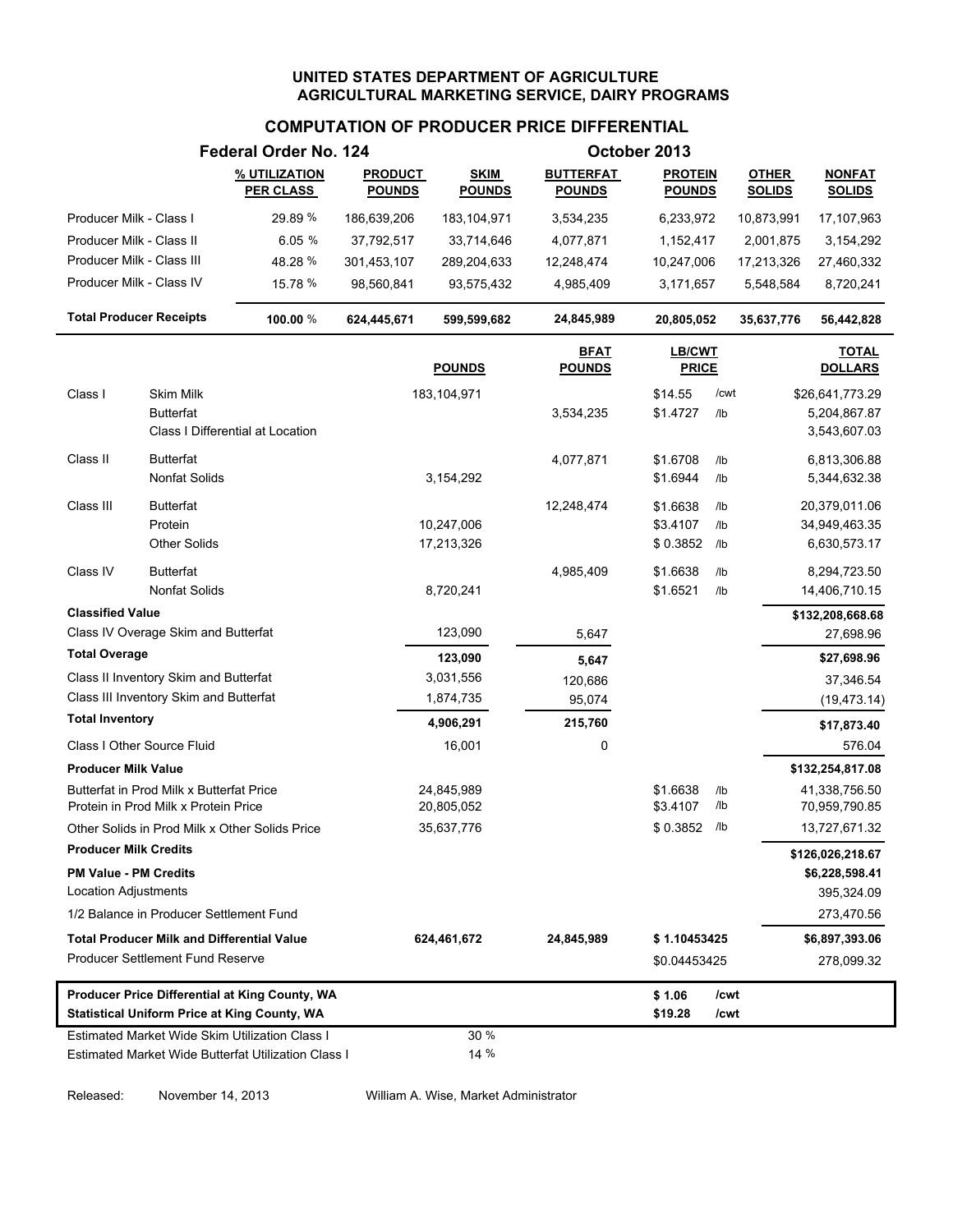### **COMPUTATION OF PRODUCER PRICE DIFFERENTIAL**

|                                |                                                                                  | Federal Order No. 124                               |                |                          |                              | November 2013          |                 |               |                                    |
|--------------------------------|----------------------------------------------------------------------------------|-----------------------------------------------------|----------------|--------------------------|------------------------------|------------------------|-----------------|---------------|------------------------------------|
|                                |                                                                                  | % UTILIZATION                                       | <b>PRODUCT</b> | <b>SKIM</b>              | <b>BUTTERFAT</b>             | <b>PROTEIN</b>         |                 | <b>OTHER</b>  | <b>NONFAT</b>                      |
|                                |                                                                                  | <b>PER CLASS</b>                                    | <b>POUNDS</b>  | <b>POUNDS</b>            | <b>POUNDS</b>                | <b>POUNDS</b>          |                 | <b>SOLIDS</b> | <b>SOLIDS</b>                      |
| Producer Milk - Class I        |                                                                                  | 26.55 %                                             | 178,234,548    | 174,696,824              | 3,537,724                    | 5,994,826              |                 | 10,366,433    | 16,361,259                         |
| Producer Milk - Class II       |                                                                                  | 6.21%                                               | 41,677,912     | 37,331,449               | 4,346,463                    | 1,284,287              |                 | 2,214,461     | 3,498,748                          |
| Producer Milk - Class III      |                                                                                  | 41.92%                                              | 281,466,296    | 269,941,541              | 11,524,755                   | 9,667,174              |                 | 16,010,206    | 25,677,380                         |
| Producer Milk - Class IV       |                                                                                  | 25.32 %                                             | 170,061,156    | 162,437,138              | 7,624,018                    | 5,556,931              |                 | 9,607,245     | 15, 164, 176                       |
| <b>Total Producer Receipts</b> |                                                                                  | 100.00 %                                            | 671,439,912    | 644,406,952              | 27,032,960                   | 22,503,218             |                 | 38,198,345    | 60,701,563                         |
|                                |                                                                                  |                                                     |                | <b>POUNDS</b>            | <b>BFAT</b><br><b>POUNDS</b> | LB/CWT<br><b>PRICE</b> |                 |               | <b>TOTAL</b><br><b>DOLLARS</b>     |
| Class I                        | Skim Milk                                                                        |                                                     |                | 174,696,824              |                              | \$14.86                | /cwt            |               | \$25,959,948.06                    |
|                                | <b>Butterfat</b>                                                                 |                                                     |                |                          | 3,537,724                    | \$1.6755               | /lb             |               | 5,927,456.60                       |
|                                |                                                                                  | Class I Differential at Location                    |                |                          |                              |                        |                 |               | 3,384,001.71                       |
| Class II                       | <b>Butterfat</b>                                                                 |                                                     |                |                          | 4,346,463                    | \$1.6406               | /lb             |               | 7,130,807.18                       |
|                                | <b>Nonfat Solids</b>                                                             |                                                     |                | 3,498,748                |                              | \$1.7289               | /lb             |               | 6,048,985.44                       |
| Class III                      | <b>Butterfat</b>                                                                 |                                                     |                |                          | 11,524,755                   | \$1.6336               | /lb             |               | 18,826,839.77                      |
|                                | Protein                                                                          |                                                     |                | 9,667,174                |                              | \$3.6316               | /lb             |               | 35,107,309.11                      |
|                                | <b>Other Solids</b>                                                              |                                                     |                | 16,010,206               |                              | \$0.3955               | /lb             |               | 6,332,036.47                       |
| Class IV                       | <b>Butterfat</b>                                                                 |                                                     |                |                          | 7,624,018                    | \$1.6336               | /1 <sub>b</sub> |               | 12,454,595.81                      |
|                                | <b>Nonfat Solids</b>                                                             |                                                     |                | 15,164,176               |                              | \$1.7042               | /lb             |               | 25,842,788.72                      |
| <b>Classified Value</b>        |                                                                                  |                                                     |                |                          |                              |                        |                 |               | \$147,014,768.87                   |
|                                | Class II Overage Skim and Butterfat                                              |                                                     |                | 0                        | 6,728                        |                        |                 |               | 11,037.96                          |
|                                | Class III Overage Skim and Butterfat                                             |                                                     |                | 175,604                  | 0                            |                        |                 |               | 23,864.58                          |
|                                | Class IV Overage Skim and Butterfat                                              |                                                     |                | 0                        | 4,887                        |                        |                 |               | 7,983.40                           |
| <b>Total Overage</b>           |                                                                                  |                                                     |                | 175,604                  | 11,615                       |                        |                 |               | \$42,885.94                        |
|                                | Class II Inventory Skim and Butterfat                                            |                                                     |                | 894,294                  | 64,454                       |                        |                 |               | 4,675.31                           |
| <b>Total Inventory</b>         | Class III Inventory Skim and Butterfat                                           |                                                     |                | 4,943,054                | 205,763                      |                        |                 |               | (69, 485.13)                       |
|                                |                                                                                  |                                                     |                | 5,837,348                | 270,217                      |                        |                 |               | (\$64,809.82)                      |
|                                | Class I Other Source Fluid                                                       |                                                     |                | 3,933                    | 0                            |                        |                 |               | 124.68                             |
| <b>Producer Milk Value</b>     |                                                                                  |                                                     |                |                          |                              |                        |                 |               | \$146,992,969.67                   |
|                                | Butterfat in Prod Milk x Butterfat Price<br>Protein in Prod Milk x Protein Price |                                                     |                | 27.032.960<br>22,503,218 |                              | \$1.6336<br>\$3.6316   | /lb<br>/lb      |               | 44,161,043.48<br>81,722,686.47     |
|                                |                                                                                  | Other Solids in Prod Milk x Other Solids Price      |                | 38,198,345               |                              | \$0.3955               | /lb             |               | 15, 107, 445. 47                   |
| <b>Producer Milk Credits</b>   |                                                                                  |                                                     |                |                          |                              |                        |                 |               |                                    |
| <b>PM Value - PM Credits</b>   |                                                                                  |                                                     |                |                          |                              |                        |                 |               | \$140,991,175.42<br>\$6,001,794.25 |
| Location Adjustments           |                                                                                  |                                                     |                |                          |                              |                        |                 |               | 368,914.71                         |
|                                | 1/2 Balance in Producer Settlement Fund                                          |                                                     |                |                          |                              |                        |                 |               | 267,277.85                         |
|                                | <b>Total Producer Milk and Differential Value</b>                                |                                                     |                | 671,443,845              | 27,032,960                   | \$0.98861384           |                 |               | \$6,637,986.81                     |
|                                | <b>Producer Settlement Fund Reserve</b>                                          |                                                     |                |                          |                              | \$0.04861384           |                 |               | 326,414.64                         |
|                                |                                                                                  | Producer Price Differential at King County, WA      |                |                          |                              | \$0.94                 | /cwt            |               |                                    |
|                                |                                                                                  | <b>Statistical Uniform Price at King County, WA</b> |                |                          |                              | \$19.77                | /cwt            |               |                                    |
|                                |                                                                                  | Estimated Market Wide Skim Utilization Class I      |                | 31 %                     |                              |                        |                 |               |                                    |
|                                |                                                                                  | Estimated Market Wide Butterfat Utilization Class I |                | 14 %                     |                              |                        |                 |               |                                    |

Released: December 12, 2013 William A. Wise, Market Administrator